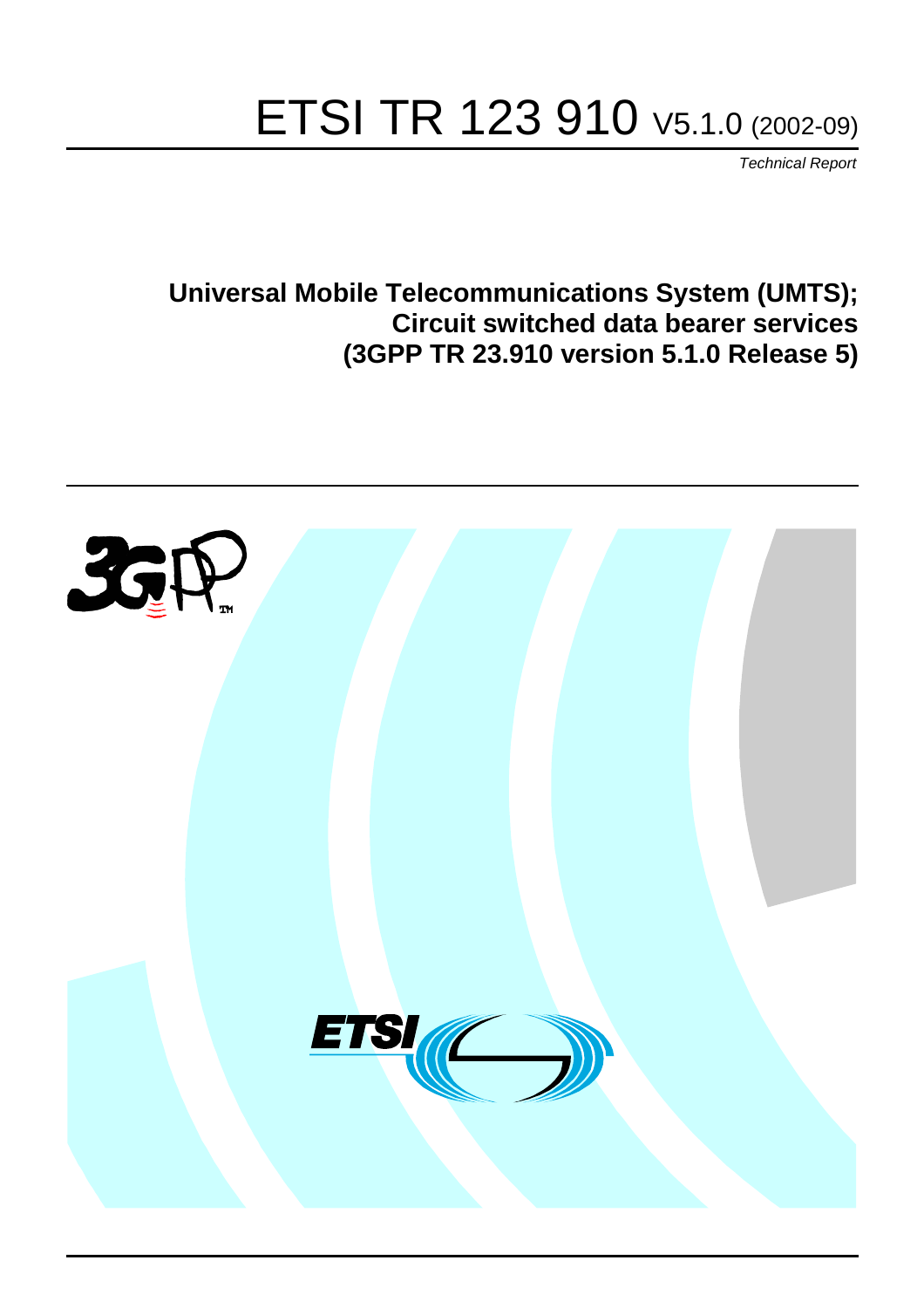Reference RTR/TSGN-0323910v510

> Keywords UMTS

#### **ETSI**

#### 650 Route des Lucioles F-06921 Sophia Antipolis Cedex - FRANCE

Tel.: +33 4 92 94 42 00 Fax: +33 4 93 65 47 16

Siret N° 348 623 562 00017 - NAF 742 C Association à but non lucratif enregistrée à la Sous-Préfecture de Grasse (06) N° 7803/88

#### **Important notice**

Individual copies of the present document can be downloaded from: [http://www.etsi.org](http://www.etsi.org/)

The present document may be made available in more than one electronic version or in print. In any case of existing or perceived difference in contents between such versions, the reference version is the Portable Document Format (PDF). In case of dispute, the reference shall be the printing on ETSI printers of the PDF version kept on a specific network drive within ETSI Secretariat.

Users of the present document should be aware that the document may be subject to revision or change of status. Information on the current status of this and other ETSI documents is available at <http://portal.etsi.org/tb/status/status.asp>

> If you find errors in the present document, send your comment to: [editor@etsi.fr](mailto:editor@etsi.fr)

#### **Copyright Notification**

No part may be reproduced except as authorized by written permission. The copyright and the foregoing restriction extend to reproduction in all media.

> © European Telecommunications Standards Institute 2002. All rights reserved.

**DECT**TM, **PLUGTESTS**TM and **UMTS**TM are Trade Marks of ETSI registered for the benefit of its Members. **TIPHON**TM and the **TIPHON logo** are Trade Marks currently being registered by ETSI for the benefit of its Members. **3GPP**TM is a Trade Mark of ETSI registered for the benefit of its Members and of the 3GPP Organizational Partners.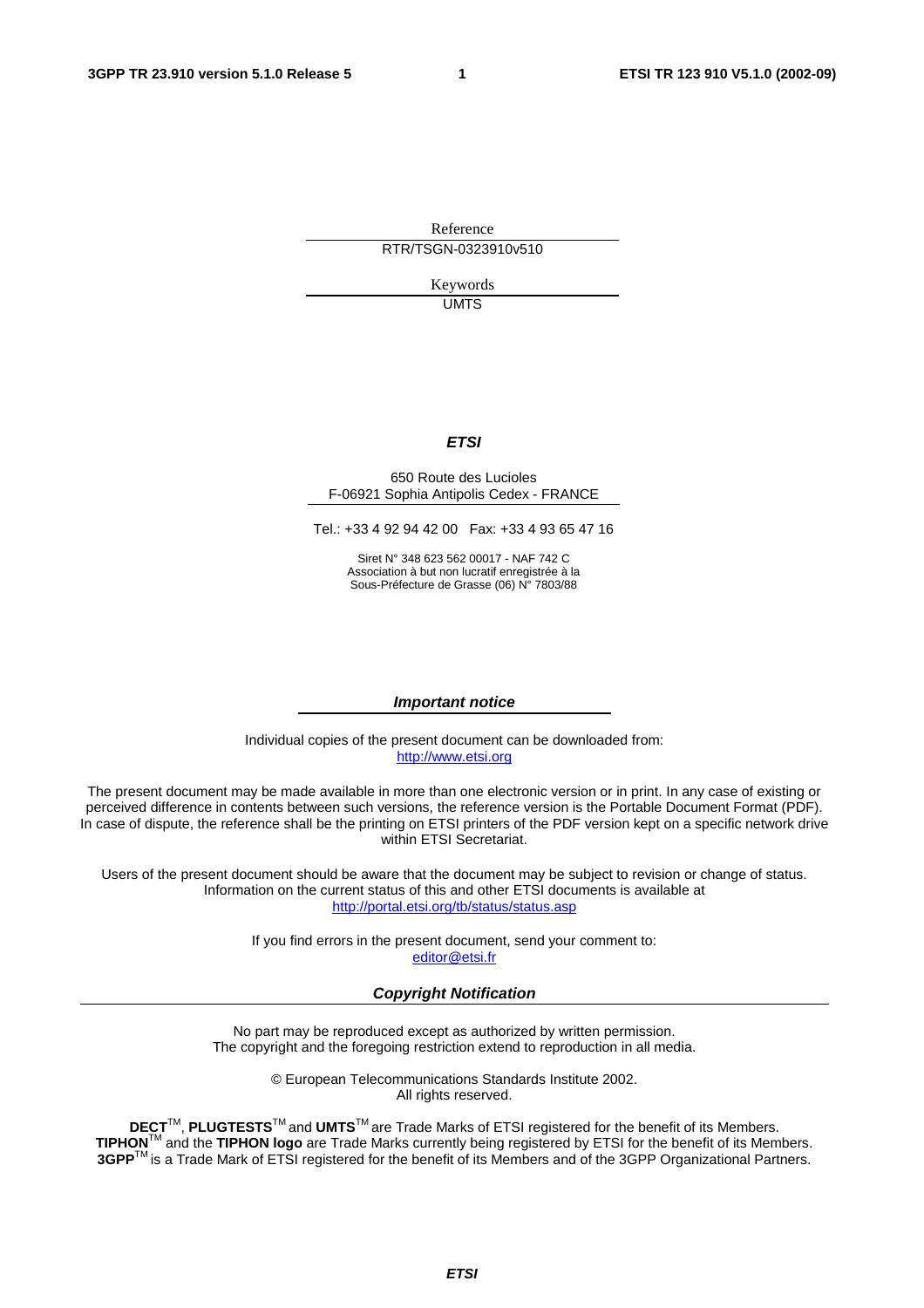# Intellectual Property Rights

IPRs essential or potentially essential to the present document may have been declared to ETSI. The information pertaining to these essential IPRs, if any, is publicly available for **ETSI members and non-members**, and can be found in ETSI SR 000 314: *"Intellectual Property Rights (IPRs); Essential, or potentially Essential, IPRs notified to ETSI in respect of ETSI standards"*, which is available from the ETSI Secretariat. Latest updates are available on the ETSI Web server (<http://webapp.etsi.org/IPR/home.asp>).

Pursuant to the ETSI IPR Policy, no investigation, including IPR searches, has been carried out by ETSI. No guarantee can be given as to the existence of other IPRs not referenced in ETSI SR 000 314 (or the updates on the ETSI Web server) which are, or may be, or may become, essential to the present document.

## Foreword

This Technical Report (TR) has been produced by ETSI 3rd Generation Partnership Project (3GPP).

The present document may refer to technical specifications or reports using their 3GPP identities, UMTS identities or GSM identities. These should be interpreted as being references to the corresponding ETSI deliverables.

The cross reference between GSM, UMTS, 3GPP and ETSI identities can be found under [www.etsi.org/key](http://www.etsi.org/key) .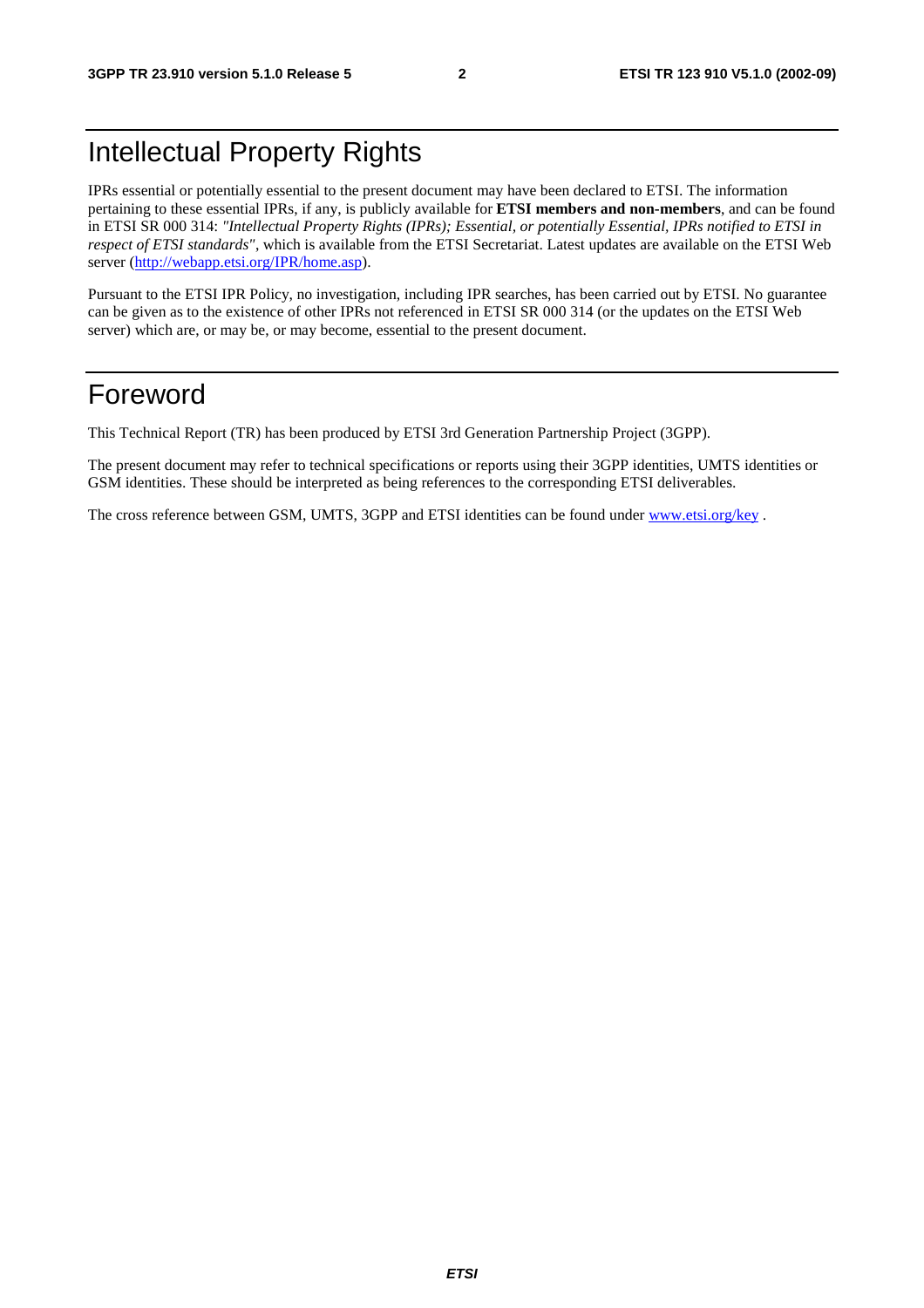$\mathbf{3}$ 

# Contents

| 1              |                                                                            |  |  |  |  |  |
|----------------|----------------------------------------------------------------------------|--|--|--|--|--|
| 2              |                                                                            |  |  |  |  |  |
| 3              |                                                                            |  |  |  |  |  |
| 3.1            |                                                                            |  |  |  |  |  |
| 3.2            |                                                                            |  |  |  |  |  |
| 4              |                                                                            |  |  |  |  |  |
| 4.1            |                                                                            |  |  |  |  |  |
| 4.1.1          |                                                                            |  |  |  |  |  |
| 4.1.2          |                                                                            |  |  |  |  |  |
| 5              |                                                                            |  |  |  |  |  |
| 5.1            |                                                                            |  |  |  |  |  |
| 5.1.1<br>5.1.2 |                                                                            |  |  |  |  |  |
| 5.1.3          |                                                                            |  |  |  |  |  |
| 5.1.4          |                                                                            |  |  |  |  |  |
| 5.2            |                                                                            |  |  |  |  |  |
| 5.2.1          |                                                                            |  |  |  |  |  |
| 5.2.2          |                                                                            |  |  |  |  |  |
| 6              |                                                                            |  |  |  |  |  |
| 6.1            |                                                                            |  |  |  |  |  |
| 6.2            |                                                                            |  |  |  |  |  |
| 6.2.1          |                                                                            |  |  |  |  |  |
| 6.2.2          |                                                                            |  |  |  |  |  |
| 7              |                                                                            |  |  |  |  |  |
| 8              |                                                                            |  |  |  |  |  |
| 8.1            |                                                                            |  |  |  |  |  |
| 8.1.1          |                                                                            |  |  |  |  |  |
| 8.1.2          |                                                                            |  |  |  |  |  |
| 8.2<br>8.2.1   |                                                                            |  |  |  |  |  |
| 8.2.2          |                                                                            |  |  |  |  |  |
| 8.3            |                                                                            |  |  |  |  |  |
| 9              |                                                                            |  |  |  |  |  |
|                |                                                                            |  |  |  |  |  |
| 10             |                                                                            |  |  |  |  |  |
| 10.1<br>10.1.1 | Loss of BC Information during Handover from A/Gb mode to UTRAN Iu mode  14 |  |  |  |  |  |
| 10.1.2         |                                                                            |  |  |  |  |  |
| 10.2           |                                                                            |  |  |  |  |  |
| 10.2.1         |                                                                            |  |  |  |  |  |
| 10.2.2         |                                                                            |  |  |  |  |  |
| 10.2.2.1       |                                                                            |  |  |  |  |  |
| 10.2.2.2       |                                                                            |  |  |  |  |  |
| 10.2.3         |                                                                            |  |  |  |  |  |
| 10.2.4         |                                                                            |  |  |  |  |  |
|                |                                                                            |  |  |  |  |  |
|                |                                                                            |  |  |  |  |  |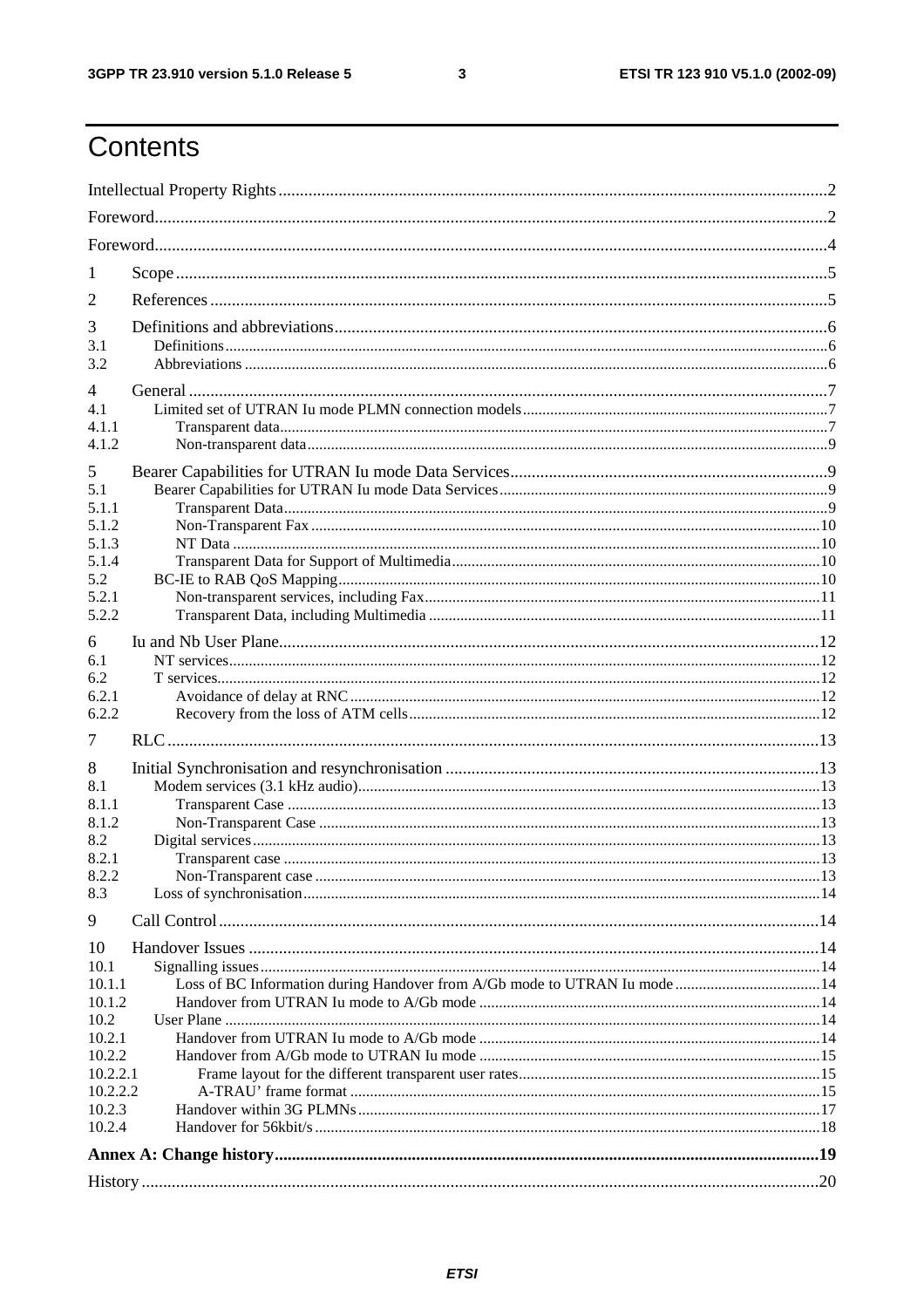# Foreword

This Technical Report (TR) has been produced by the 3<sup>rd</sup> Generation Partnership Project (3GPP).

The contents of the present document are subject to continuing work within the TSG and may change following formal TSG approval. Should the TSG modify the contents of the present document, it will be re-released by the TSG with an identifying change of release date and an increase in version number as follows:

Version x.y.z

where:

- x the first digit:
	- 1 presented to TSG for information;
	- 2 presented to TSG for approval;
	- 3 or greater indicates TSG approved document under change control.
- y the second digit is incremented for all changes of substance, i.e. technical enhancements, corrections, updates, etc.
- z the third digit is incremented when editorial only changes have been incorporated in the document.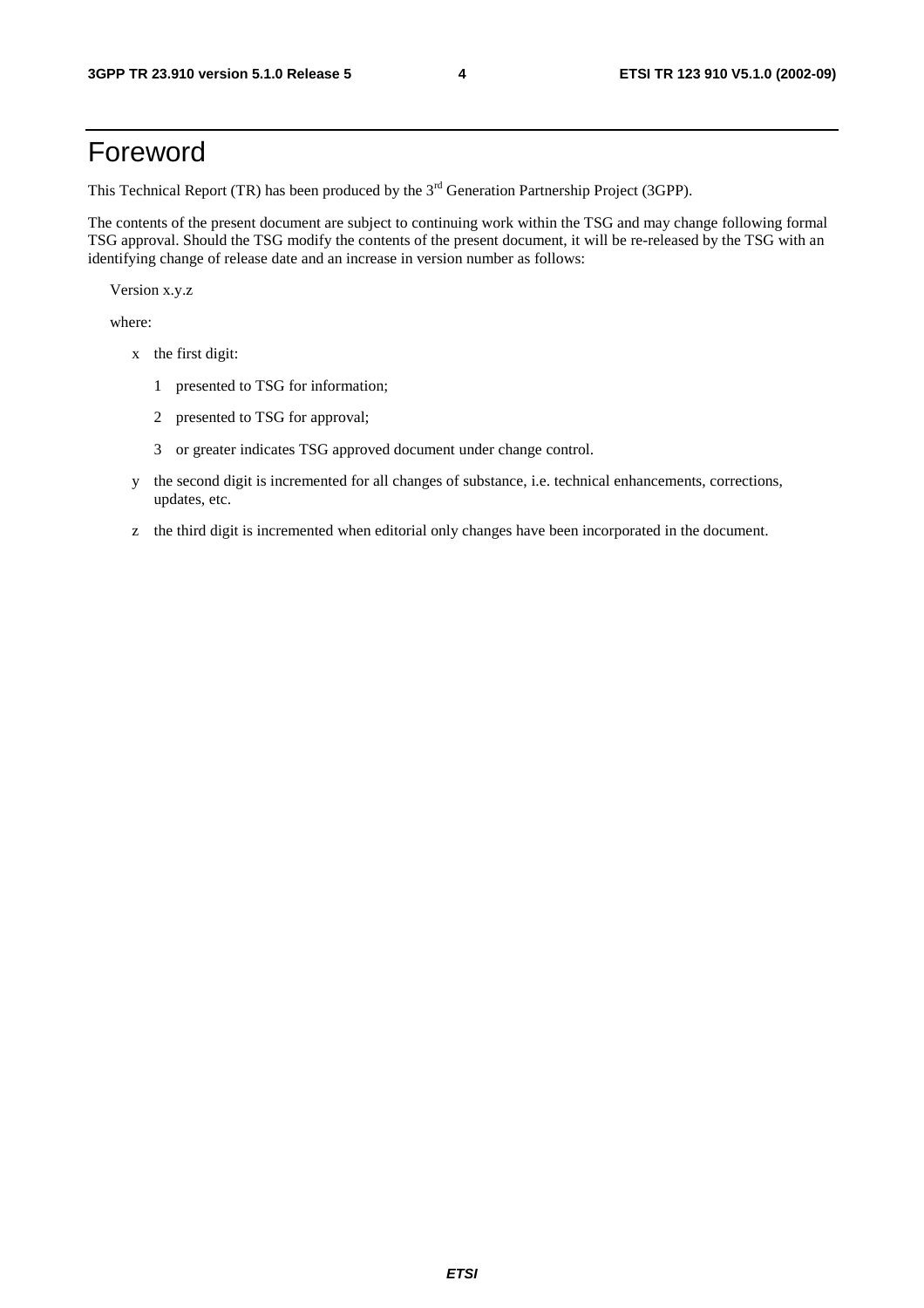### 1 Scope

The present document provides an overview of the architecture and issues related to the provision of Circuit Switch Bearer Services in a 3G mobile network.

NOTE: Please note that the Gb interface does not play any role in the scope of the present document although the term "A/Gb mode" is used. GERAN Iu mode is for further study.

# 2 References

The following documents contain provisions which, through reference in this text, constitute provisions of the present document.

- References are either specific (identified by date of publication, edition number, version number, etc.) or non-specific.
- For a specific reference, subsequent revisions do not apply.
- For a non-specific reference, the latest version applies. In the case of a reference to a 3GPP document (including a GSM document), a non-specific reference implicitly refers to the latest version of that document in the same Release as the present document.
- [1] 3GPP TS 43.010: "GSM Public Land Mobile Network (PLMN) connection types".
- [2] 3GPP TR 21.905: "Vocabulary for 3GPP Specifications ".
- [3] 3GPP TS 22.100: "UMTS Phase 1".
- [4] 3GPP TS 22.002: "Bearer Services Supported by a GSM PLMN".
- [5] 3GPP TS 22.101: "Service Principles".
- [6] 3GPP TS 22.105: "Services and Service Capabilities".
- [7] 3GPP TS 23.002: "Network Architecture".
- [8] 3GPP TS 23.034: "High Speed Circuit Switched Data (HSCSD) -Stage 2".
- [9] 3GPP TS 23.101: "General UMTS Architecture".
- [10] 3GPP TS 23.107: "Quality of Service, Concept and Architecture".
- [11] 3GPP TS 24.022: "Radio Link Protocol (RLP) for circuit switched bearer and teleservices ".
- [12] 3GPP TS 25.322: "Radio Link Control (RLC) Protocol Specification".
- [13] 3GPP TS 25.415: "UTRAN Iu Interface user plane protocols".
- [14] 3GPP TS 27.001: "General on Terminal Adaption Functions (TAF) for Mobile Station (MS)".
- [15] 3GPP TS 29.007: "General Requirements on Interworking between PLMN and ISDN or PSTN".
- [16] ITU-T Recommendation V.90: "A digital modem and analogue modem pair for use on the Public Switched Telephone Network (PSTN) at data signalling rates of up to 56 000 bit/s downstream and up to 33 600 bit/s upstream".
- [17] ITU-T Recommendation T.30 "Procedures for document facsimile transmission in the general switched telephone network".
- [18] 3GPP TS 44.021: " Rate adaption on the Mobile Station Base Station System (MS BSS) interface".
- [19] 3GPP TS 48.020: " Rate adaption on the Base Station System Mobile-services Switching Centre (BSS - MSC) interface".
- [20] ITU-T Recommendation I.366.1: "Segmentation and Reassembly Service Specific Convergence Sublayer for the AAL type 2".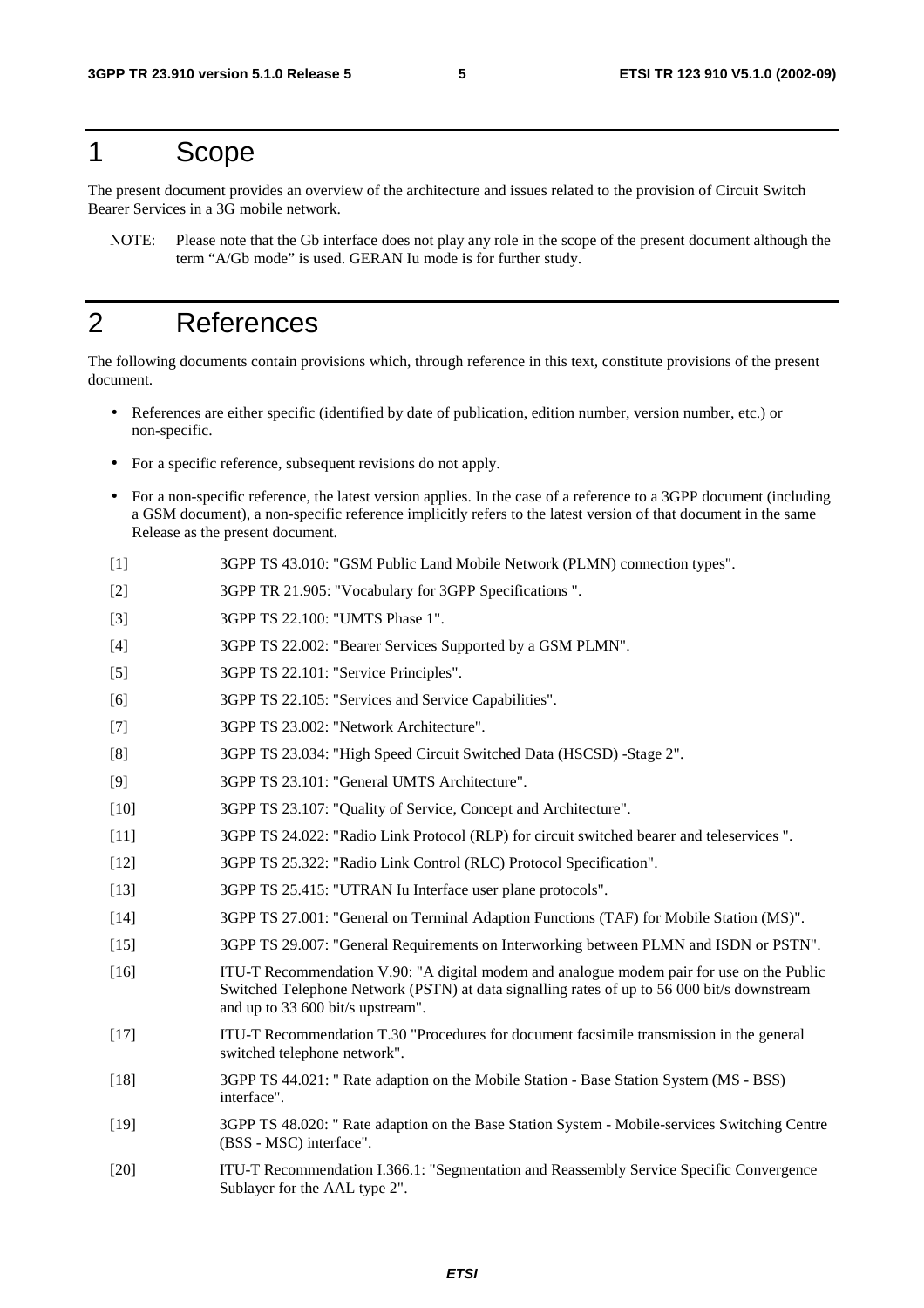[21] ITU-T Recommendation Q.2630.1: "AAL Type 2 Signalling Protocol (Capability Set 1)".

# 3 Definitions and abbreviations

### 3.1 Definitions

The term 'mobile station' (MS) in the present document is synonymous with the term 'user equipment' (UE ) as defined in 3GPP TR 21.905 [2].

For the purposes of the present document the following internal, definitions apply in addition to those given in 3GPP TS 21.905 [2].

**A/Gb mode:** indicates that the text applies only to a system or sub-system which operate in A/Gb mode of operation, i.e. with a functional division that is in accordance with the use of an A or a Gb interface between the radio access network and the core network

**Iu mode:** indicates that the text applies only to a system or a sub-system which operates in Iu mode of operation, i.e. with a functional division that is in accordance with the use of an Iu-CS or Iu-PS interface between the radio access network and the core network

### 3.2 Abbreviations

For the purposes of the present document the following internal abbreviations apply in addition to those given in 3GPP TS 21.905 [2].

| BC.             | <b>Bearer Capability</b>       |
|-----------------|--------------------------------|
| CE.             | <b>Connection Element</b>      |
| CT <sup>-</sup> | Circuit                        |
| RNL             | Radio Network Layer            |
| <b>WAIUR</b>    | Wanted Air Interface User Rate |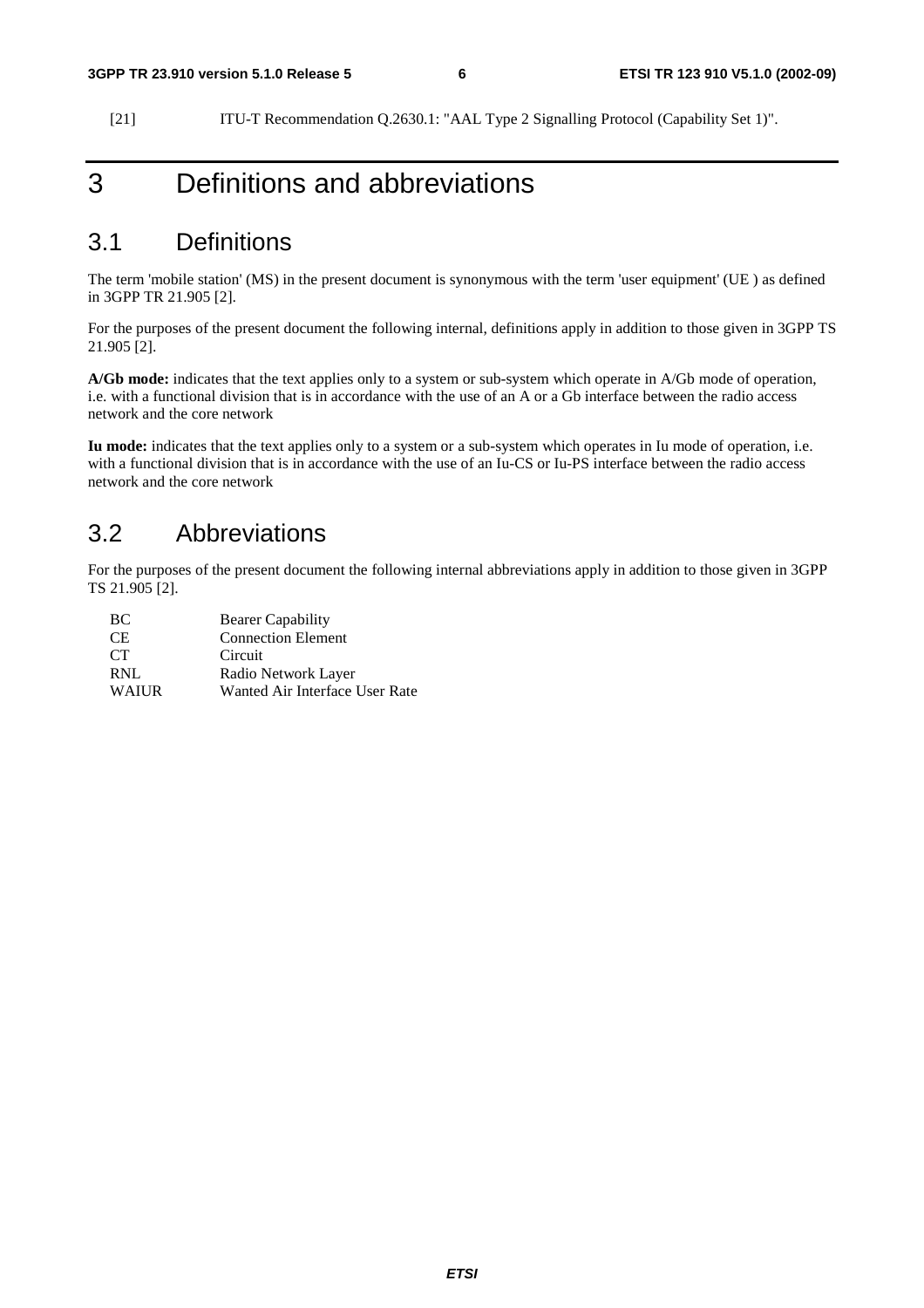# 4 General

CS data services in UTRAN Iu mode (UTRAN Iu mode Bearer Services) are build on services provided by the Access Network. These Radio Access Bearer Services are invoked through the RNL-SAP provided by the Iu User Plane to the Non-access stratum on the Core Network side, and the corresponding SAP provided by the RLC to the Non-access stratum on the Terminal side. Transport within the CN (the CN Bearer services) is outside the scope of this document. Interworking with External Bearer services is within the scope of this document. See figure 1.





# 4.1 Limited set of UTRAN Iu mode PLMN connection models

#### 4.1.1 Transparent data

Figure 2 shows the connection model for synchronous transparent CS data. In general all the user data bits are conveyed between the MT and the IWF as they are received from the TE. This implies that the RLC SDU/ Iu UP frame is transparent.

Figure 3 shows the connection model for asynchronous transparent CS data. The rate adaptation function RA0 from 3GPP TS 44.021 (adapted to the RLC SDU size) is used for converting between asynchronous data and a synchronous bit stream. End-to-end flow control is not applicable in UTRAN Iu mode, thus no status bits are conveyed over RAN/UTRAN (see 3GPP TS 27.001).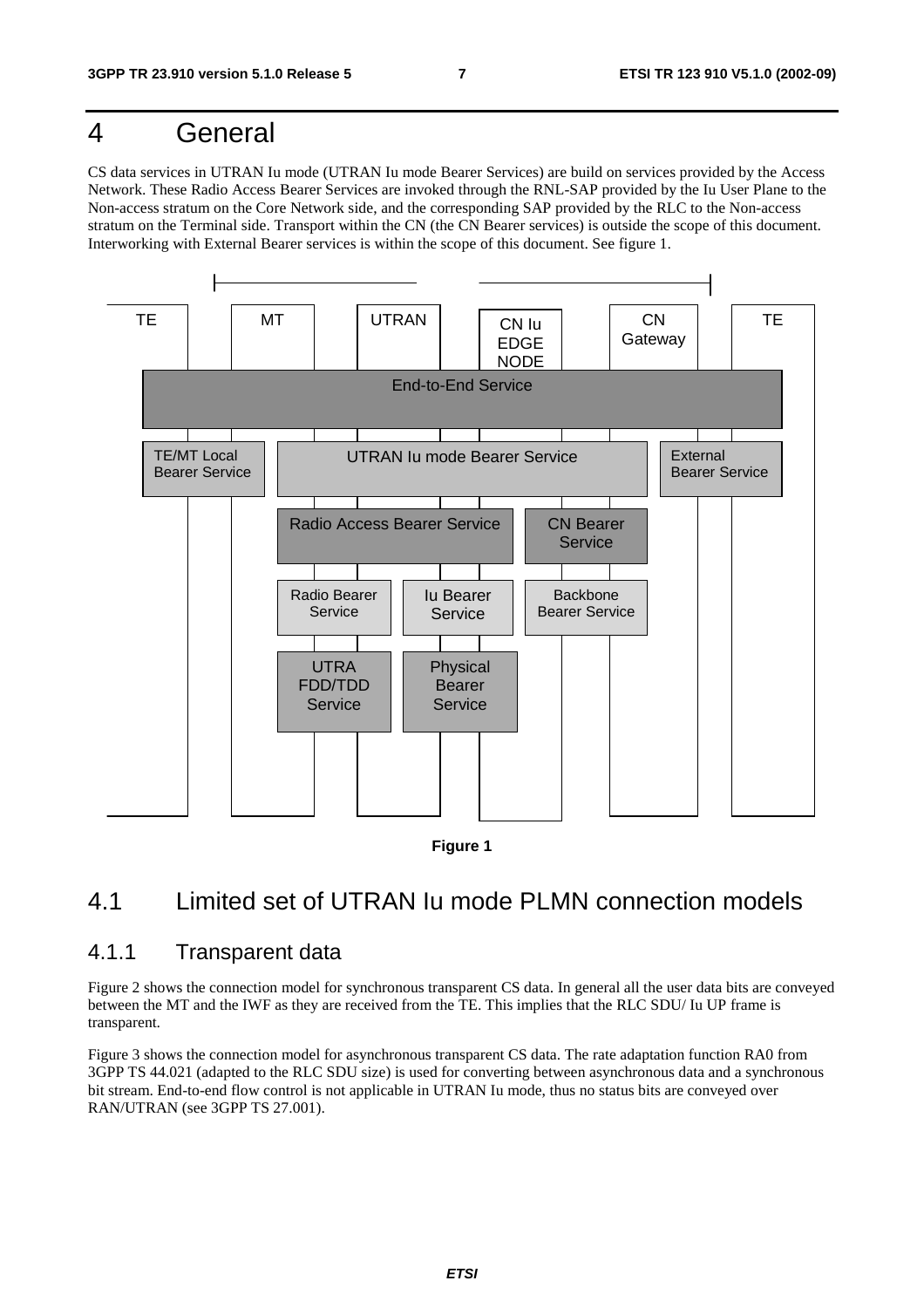

**Figure 2: Connection model for Synchronous T CS data** 



**Figure 3: Connection model for Asynchronous T CS data**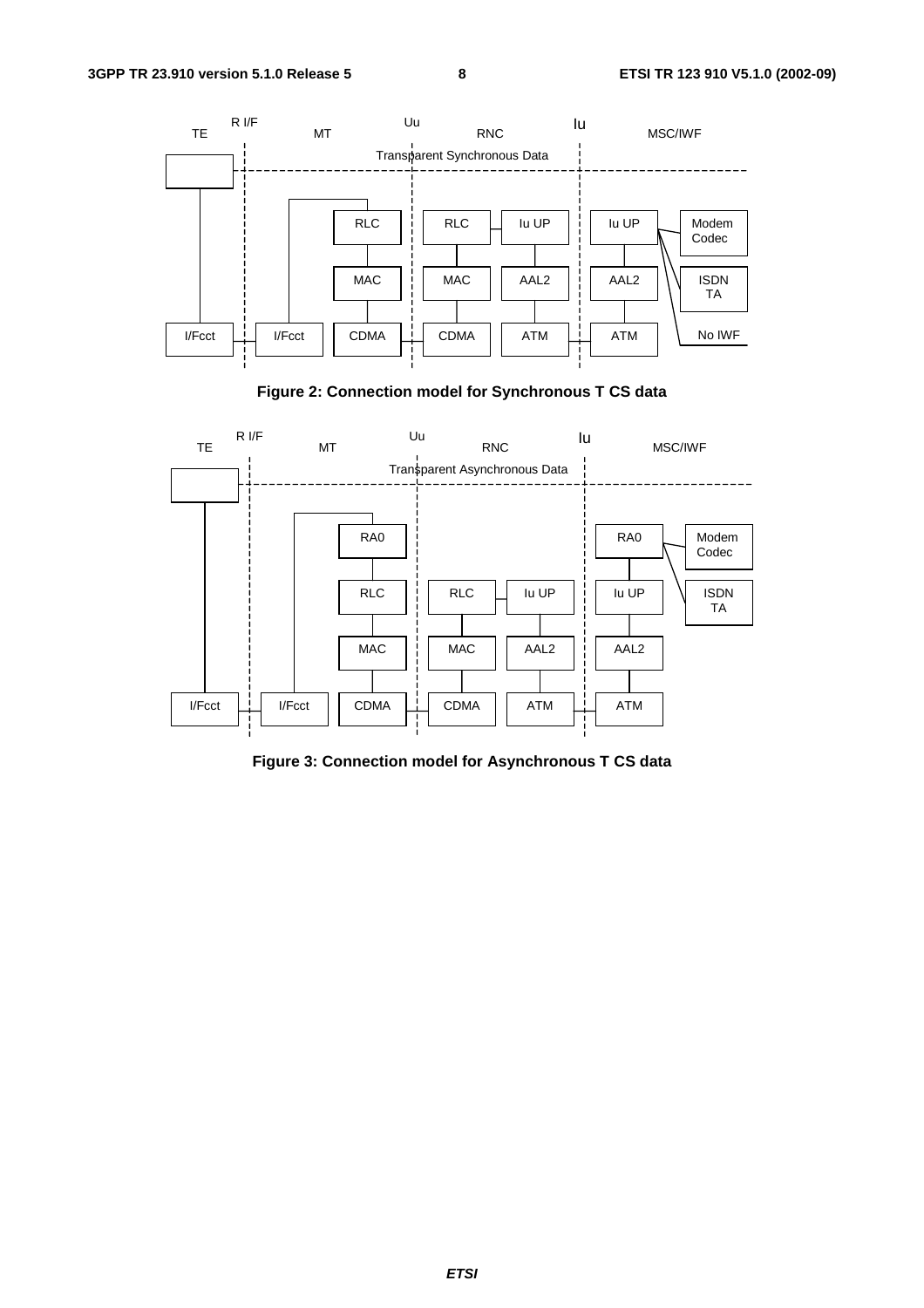### 4.1.2 Non-transparent data

Figure 4 shows the connection model for asynchronous non-transparent CS data.



**Figure 4: Connection model for Asynchronous NT CS data** 

# 5 Bearer Capabilities for UTRAN Iu mode Data Services

The UTRAN Iu mode bearer services are described by the UTRAN Iu mode BC-IE. Five services (or services categories) are currently distinguishable from the UTRAN Iu mode BC-IE:

- Speech.
- Transparent Data for support of Multimedia.
- Transparent Data.
- Non-transparent Fax.
- Non-transparent data.

Speech is currently not in the scope of the present document.

Each UTRAN Iu mode bearer service is supported by a Radio Access Bearers (RAB). The RABs in turn are described by the QoS parameters. There may be one or several RAB candidates for supporting a UTRAN Iu mode bearer service. The possible candidates are described by a mapping of the BC-IE to RAB QoS described in subclause 5.2.

### 5.1 Bearer Capabilities for UTRAN Iu mode Data Services

#### 5.1.1 Transparent Data

This service is distinguished by the following BC-IE parameters:

- $ITC = UDI$  or 3.1 kHz audio or Other  $ITC = RDI$ .
- $CE =$  transparent.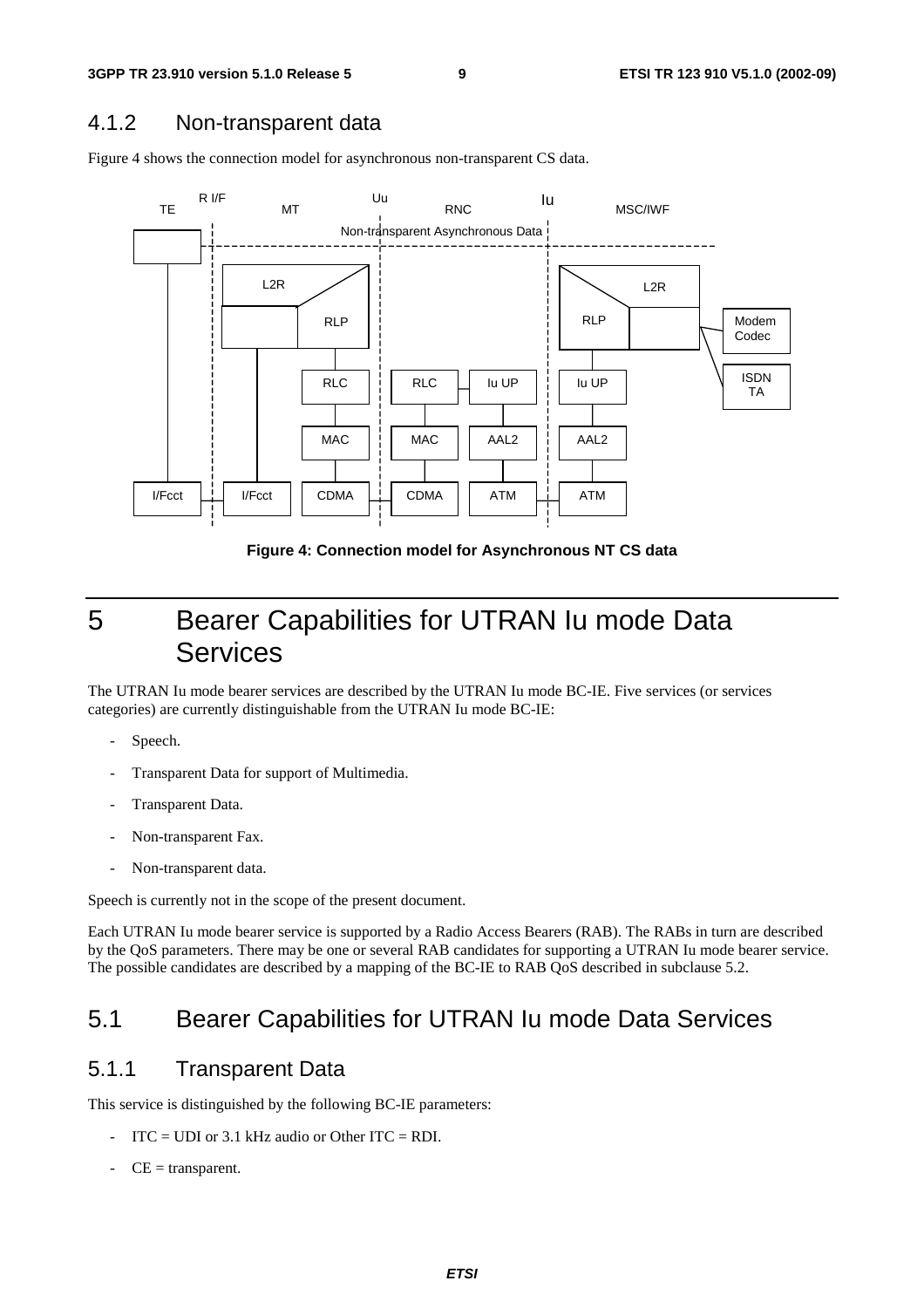#### **3GPP TR 23.910 version 5.1.0 Release 5 10 ETSI TR 123 910 V5.1.0 (2002-09)**

For this service the FNUR at the setup is restricted to:

- $-64$  kbit/s, in case ITC = UDI.
- 56 kbit/s in case ITC = UDI or Other ITC = RDI.
- 28.8 kbit/s, in case  $ITC = 3.1$  kHz audio.
- NOTE: ITU-T V.90 [16] is not supported in transparent mode, because asymmetric user rates are not supported in transparent mode.

#### 5.1.2 Non-Transparent Fax

This service is distinguished by the following BC-IE parameters:

- ITC = Fax Group 3 (ITU-T T.30 [17]).
- $-CE = non-transport.$

WAIUR shall not be more than 28.8 kbit/s. The possible AIURs are limited to 14.4 kbit/s and 28.8 kbit/s.

#### 5.1.3 NT Data

This service is distinguished by the following BC-IE parameters:

- $ITC = UDI$  or 3.1 kHz audio or Other  $ITC = RDI$ .
- $-CE = non-transport.$

The possible AIURs are limited to 14,4 kbit/s, 28,8 kbit/s and 57,6 kbit/s.

#### 5.1.4 Transparent Data for Support of Multimedia

This service is distinguished by the following BC-IE parameters:

- $ITC = UDI$  or 3.1 kHz audio or Other  $ITC = RDI$ .
- $CE =$  transparent.
- Other rate adaptation  $=$  H.223 and H.245.

For this service the FNUR at the setup is restricted to:

- $-64$  kbit/s, in case ITC = UDI.
- 56 kbit/s in case Other  $ITC = RDI$ .
- 33,6 kbit/s, in case ITC = 3,1 kHz audio.
- $32$  kbit/s, in case ITC = UDI.
- 28,8 kbit/s, in case  $ITC = 3.1$  kHz audio.
- NOTE: Transmission rates 31.2 and 28.8 kbit/s negotiated by the modems in a 3.1 kHz multimedia call may be used with a rate adaptation to 33.6 kbit/s between the UE and the IWF (ref. to 3GPP TS 27.001 and 29.007). The negotiated values shall be provided by the MSC by way of a MODIFY message.

### 5.2 BC-IE to RAB QoS Mapping

Since UTRAN Iu mode bearer services are described by BC-IEs and RABs by QoS parameters, this section provides implicitly a mapping between the UTRAN Iu mode bearer services and the possible RABs that support them. The QoS mapping is based on 3GPP TS 23.107.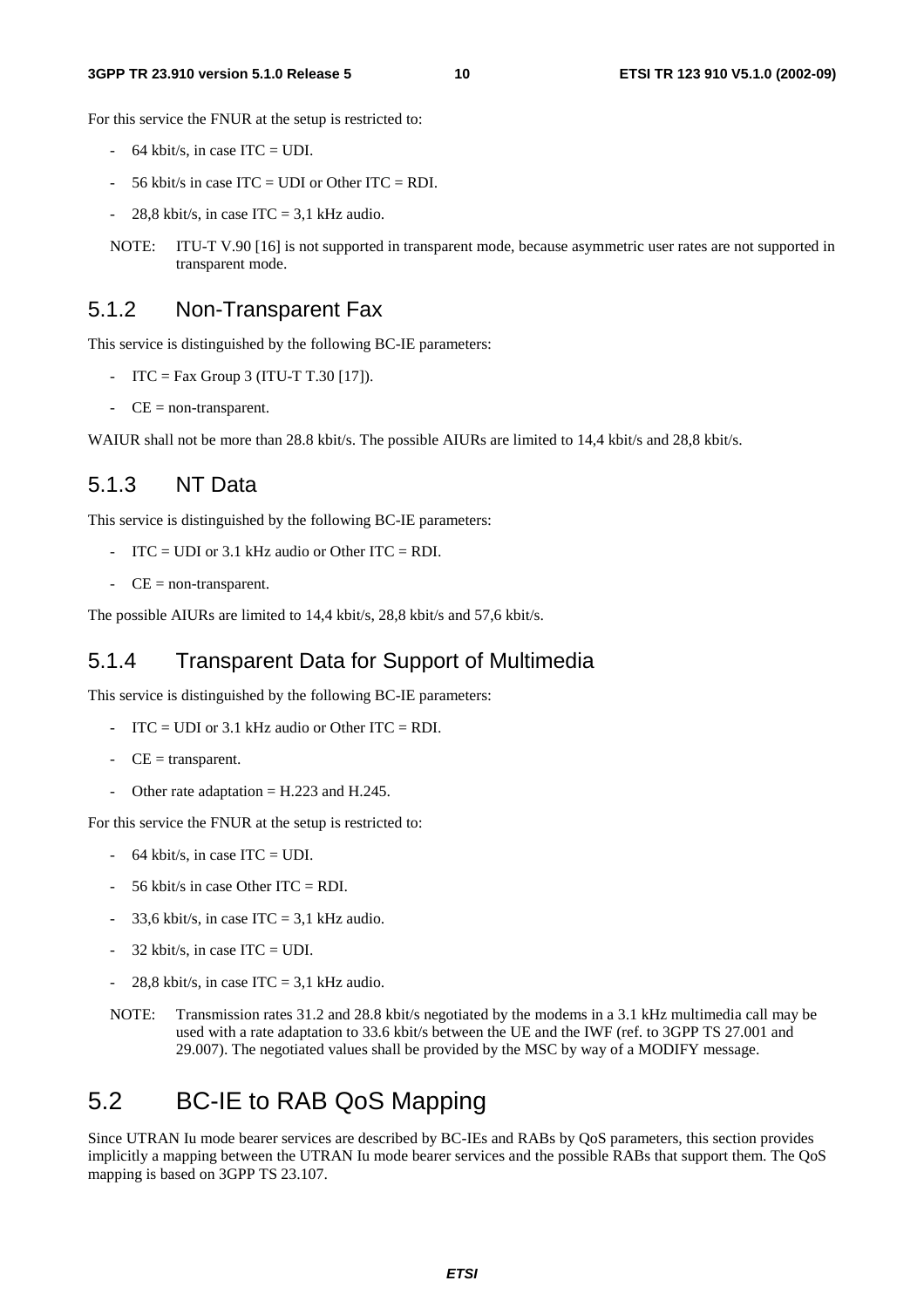| Non-transparent data                  | <b>Comments</b>                                                                       |
|---------------------------------------|---------------------------------------------------------------------------------------|
| Streaming                             | Subject to operator tuning                                                            |
| Symmetric                             |                                                                                       |
| 14,4 kbit/s, 28,8 kbit/s, 57.6 kbit/s | Maximum bit rate is set to the highest<br>value $\leq$ WAIUR (Note 1)                 |
| 14,4 kbit/s, 28,8 kbit/s, 57.6 kbit/s | Operator may choose any of the<br>possible values less or equal to<br>WAIUR. (Note 1) |
| Yes                                   |                                                                                       |
| 576 bits                              |                                                                                       |
| 250 ms                                | Subject to operator tuning                                                            |
|                                       | Not applicable to the streaming traffic<br>class                                      |
| Unknown                               |                                                                                       |
|                                       |                                                                                       |
|                                       | Subject to operator tuning.                                                           |
| No error detection consideration      |                                                                                       |
|                                       |                                                                                       |
| 57.6 kbit/s                           | (Note 2)                                                                              |
| 28.8 kbit/s                           | (Note 2)                                                                              |
| 14,4 kbit/s                           |                                                                                       |
| $0$ kbit/s                            | indicates DTX, RFCI is not assigned                                                   |
|                                       | $10^{-3}$                                                                             |

## 5.2.1 Non-transparent services, including Fax

### 5.2.2 Transparent Data, including Multimedia

| Service identified by the BC IE  | <b>Transparent data and BS for</b> | <b>Comments</b>                        |
|----------------------------------|------------------------------------|----------------------------------------|
|                                  | support of multimedia service      |                                        |
| <b>Traffic Class</b>             | Conversational                     | Subject to operator tuning             |
| Maximum bit rate                 | = guaranteed bit rate              |                                        |
| Guaranteed bit rate              | $FNUR = 64$ 28.8 kbit/s            | GBR for FNUR=56 kbit/s is 64 kbit/s    |
|                                  | (Note 2)                           | (Note 1)                               |
| Delivery Order                   | Yes                                |                                        |
| Maximum SDU size                 | 640 bits for FNUR=32, 56 and       |                                        |
|                                  | 64 kbit/s                          |                                        |
|                                  | 576 bits for FNUR=28.8 kbit/s      |                                        |
|                                  | 672 bits for FNUR=33.6 kbit/s      |                                        |
| <b>Transfer Delay</b>            | $< 200 \text{ ms}$                 | Subject to operator tuning             |
| <b>Traffic Handling Priority</b> |                                    | Not applicable for the conversational  |
|                                  |                                    | traffic class                          |
| Source statistics descriptor     | Unknown                            |                                        |
| <b>SDU Parameters</b>            |                                    |                                        |
| SDU error ratio                  |                                    | Not applicable                         |
| Residual bit error ratio         | $10^{-4}$                          | Subject to operator tuning according   |
|                                  |                                    | to 3GPP TS 23.107.                     |
|                                  |                                    | Operator may also choose different     |
|                                  |                                    | value for Multimedia and other         |
|                                  |                                    | transparent data services.             |
| Delivery of erroneous SDUs       |                                    | No error detection in the core network |

NOTE 1: In case the FNUR = 56 kbit/s, the GBR is set to 64 kbit/s. Last bit in each data octet is set to 1.

NOTE 2: If the FNUR is changed as a result of a MODIFY procedure during the call, the guaranteed bit rate is not changed.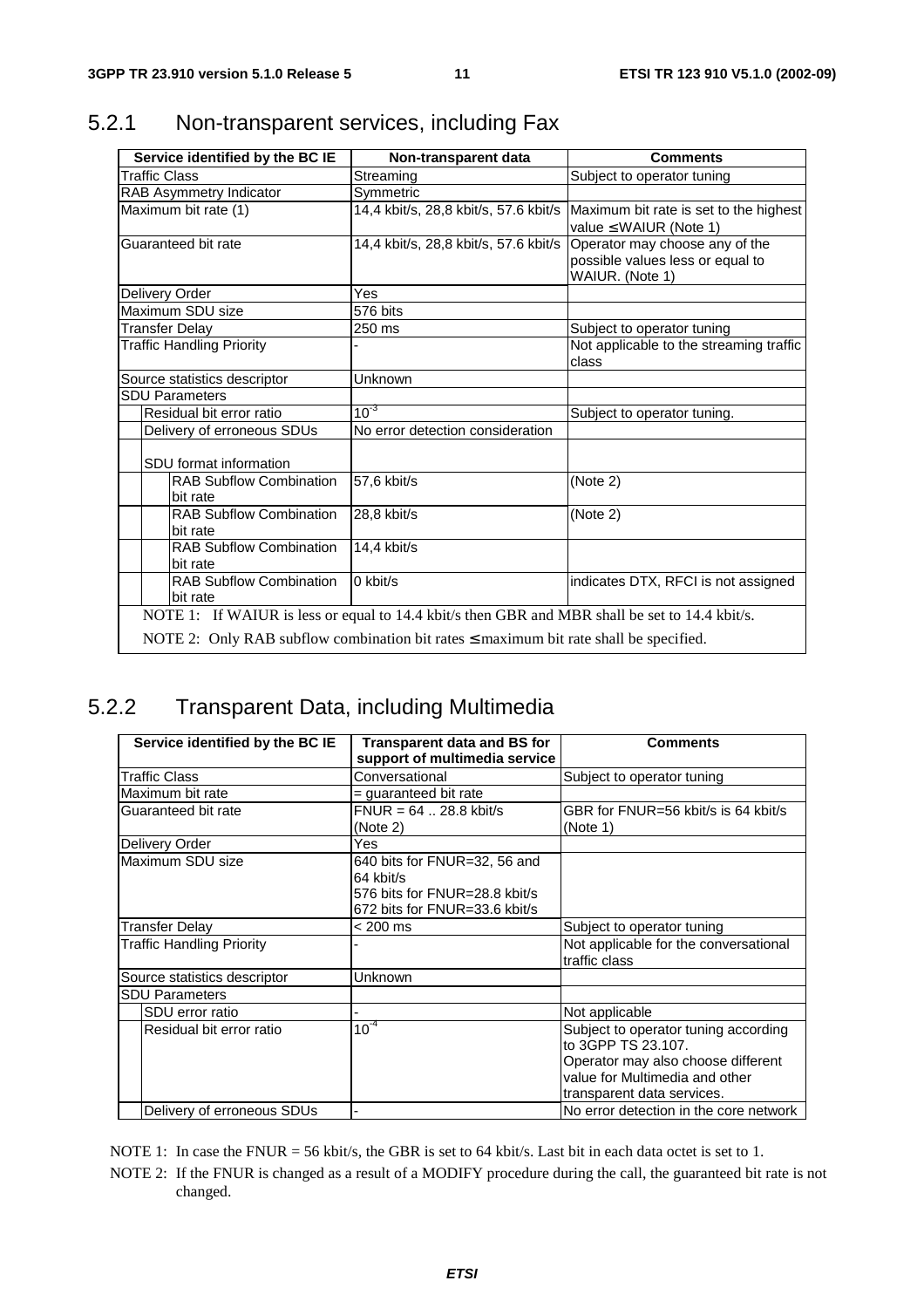# 6 Iu and Nb User Plane

### 6.1 NT services

On the Iu interface and on the Nb interfaces between the access network and the IWF, the Iu and Nb user planes are used in support mode, see 3GPP TS 25.415 and 3GPP TS 29.415. Each SDU corresponds to one RLP frame and, consequently, is 576 bits long. Each SDU is transported in one Iu or Nb UP PDU of Type 1. The range of AIUR values is 14,4, 28,8, 57,6, limited by the maximum bit rate, and varies with the transmission period on the Uu interface, which is 10 ms, 20 ms or 40 ms. A change in the transmission period is signalled to the IWF through the Iu and Nb UP protocols. The Iu or Nb UP primitive Iu- or Nb-UP-DATA-REQUEST is invoked each time an RLP frame is ready to be sent from the IWF towards the UE. DTX indication is not used.

If TDM is not used, then between the IWF and the fixed network (ISDN or PSTN), the Nb UP protocol is applied in support mode and the SDU size is 320 bits, transmitted every 5 ms. PDU type 0 is used.

### 6.2 T services

The Iu UP and Nb UP are used in transparent mode, see 3GPP TS 25.415 and 3GPP TS 29.415. The payload of the Iu and Nb frames will consist of user data bits only for synchronous data, and RA0 synchronous bit streams for asynchronous data.

On the Iu and Nb interfaces, the payload (SDU) size is fixed, determined by the bit rate. Following table shows SDU size defined by GSM Association - IMT-2000 Steering Group (Typical Radio Interface Parameter Sets). AAL2 is used. The AAL2 SSCS layer must be supported for segmentation and re-assembly.

| <b>Bit rate</b> | SDU size (= RLC PDU payload size) |
|-----------------|-----------------------------------|
| $28.8$ kbit/s   | 576 bits                          |
| 33.6 kbit/s     | 672 bits                          |
| 32 kbit/s       | 640 bits                          |
| 56/64 kbit/s    | 640 bits                          |

The primitive Iu-UP or Nb-\_UNIT-DATA-REQUEST is invoked at regular intervals in order to have a constant bit rate (every SDU).

If TDM is not used, then between the IWF and the fixed network (ISDN or PSTN), the Nb UP protocol is applied in support mode and the SDU size is 320 bits, transmitted every 5 ms. PDU type 0 is used.

#### 6.2.1 Avoidance of delay at RNC

The TTI-to-CPS Packet packaging delay can be avoided by choosing the length of the CPS packet payload so that the payloads of an integer number of CPS Packets fill one TTI. The contents of the whole TTI can be sent further towards the MSC immediately after the reception without waiting for the next TTI.

### 6.2.2 Recovery from the loss of ATM cells

The ATM cell loss rate is estimated to be very small (less than  $10^{-6}$  ...  $10^{-8}$ ), the quality of transmission being comparable to that of a high quality ISDN.

The following happens if a cell is lost (ref. to I.363.2):

- At least one CPS packet is distorted.
- The distorted CPS packet(s) is/are discarded by the receiver.
- If only one CPS packet is discarded, the upper layer can identify the event by the UUI/SSSAR sequence number, and consequently insert a fill sequence of the length of a CPS payload field to the correct place in the bit stream. I.366.1[20] (SSSAR) describes that UUI takes value between 0 and 26 for final data and value 27 for more data, but UUI should take value 26 for final data considering compatibility with other SSCS specifications. When UUI works as sequence number by repetition of 27 and 26, CPS packet payload size is equal to half a SDU size. This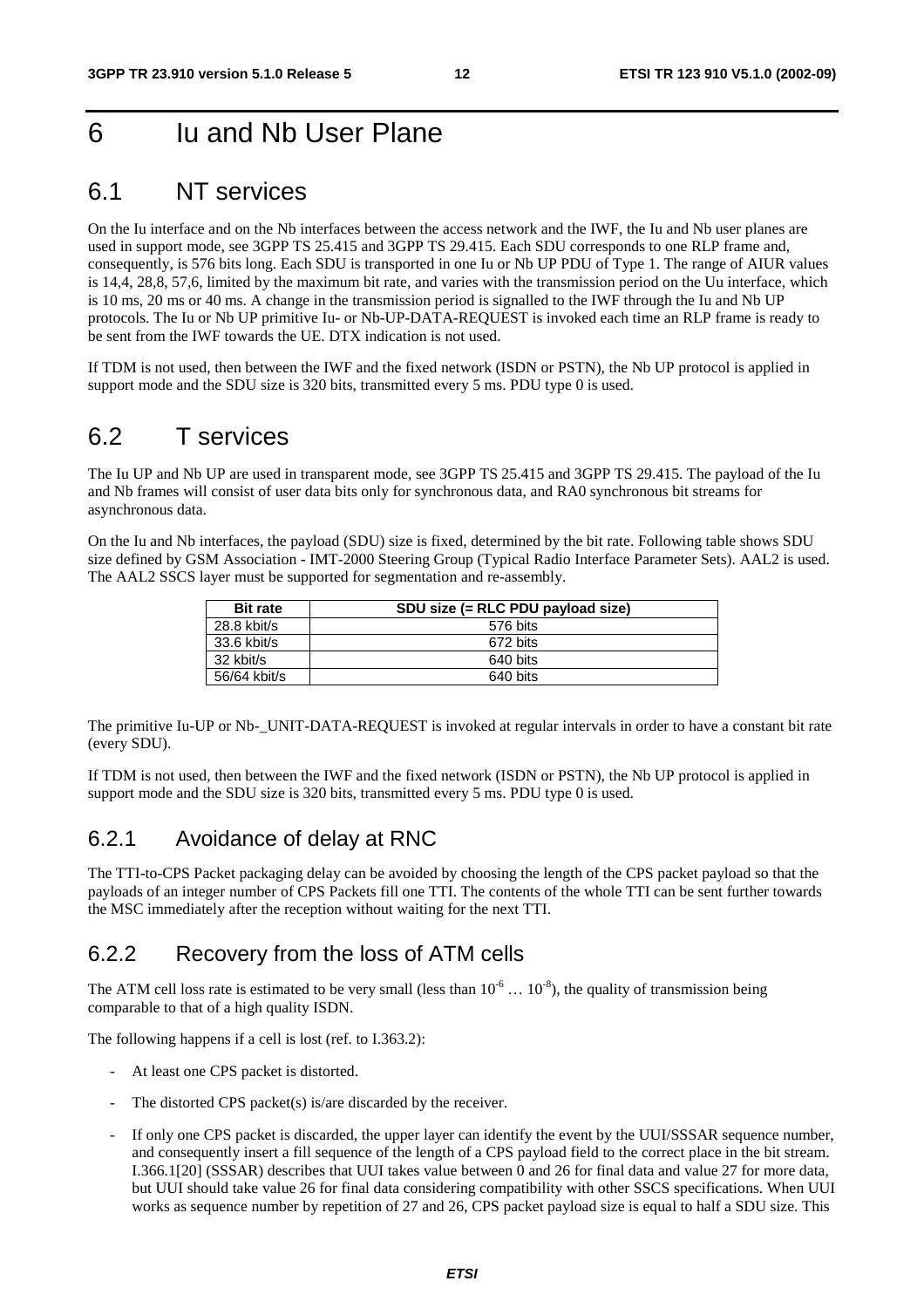CPS packet payload size also satisfies the requirement described in subclause 6.2.1. CPS packet payload size is set by Q.2630.1[21] over Iu interface.

- If more than one CPS packets are discarded, the upper layer can identify the event by monitoring the buffer level at the ATM/TDM interface or by monitoring the reception of CPS packets with a timer. (The modulo 2 sequence number cannot indicate the loss of two consecutive CPS packets). The following figures apply for the 40 octet payload field.
- Worst case: 2 packets lost  $=$   $>$  2  $*$  40 octets  $*$  8 bits/octet : 64kbit/s = 10 ms, i.e. buffer level decreased by 80 octets.
- Consequently, recovery with fill inserted in the correct place is possible, if the ATM cell jitter (i.e. transmission delay variation) is less than 5 ms. With a bigger jitter fill may be inserted in a wrong place in the TDM bit stream.

# 7 RLC

The RLC shall be used in transparent mode for T and NT services.

# 8 Initial Synchronisation and resynchronisation

### 8.1 Modem services (3.1 kHz audio)

### 8.1.1 Transparent Case

The IWF does not send any SDUs down link until the modem connection has been established and the modems have synchronised. Thereafter the IWF through connects, mapping data from the fixed network side onto SDUs that are sent toward the MS, and mapping data in the received SDUs to the fixed network side.

The MS sends no SDUs until an SDU is received at the transmission SAP. Until the first access stratum SDU is received, CT 106, 107 and 109 remain in the OFF condition. At the reception of the first SDU, CT 106, CT 107 and CT 109 are changed from OFF to ON at the DCE/DTE (TE/TAF) interface. The data in the received SDUs are mapped to CT 104 and data on CT 103 are mapped to SDUs sent toward the RNC.

### 8.1.2 Non-Transparent Case

At the IWF, the synchronisation of modems on the transit network is performed after establishement of the physical connection. The RLP establishment may be initiated by the IWF, but is normally initiated by the MS. If the modems synchronise before the RLP has been established, the IWF stores the information received from the other modem in the L2R buffers.

The UE initiates the RLP after the physical connection has been established. When the RLP link has been established, CT107 at the DCE/DTE interface will be changed from "OFF" to "ON". From this time the information from/to the RLP, including status changes, will be mapped by the L2R entity.

### 8.2 Digital services

#### 8.2.1 Transparent case

The procedures are the same as for the modem case, but, depending on implementation, the IWF may through connect before the fixed network leg has been synchronised.

#### 8.2.2 Non-Transparent case

The procedures are the same as for the modem case.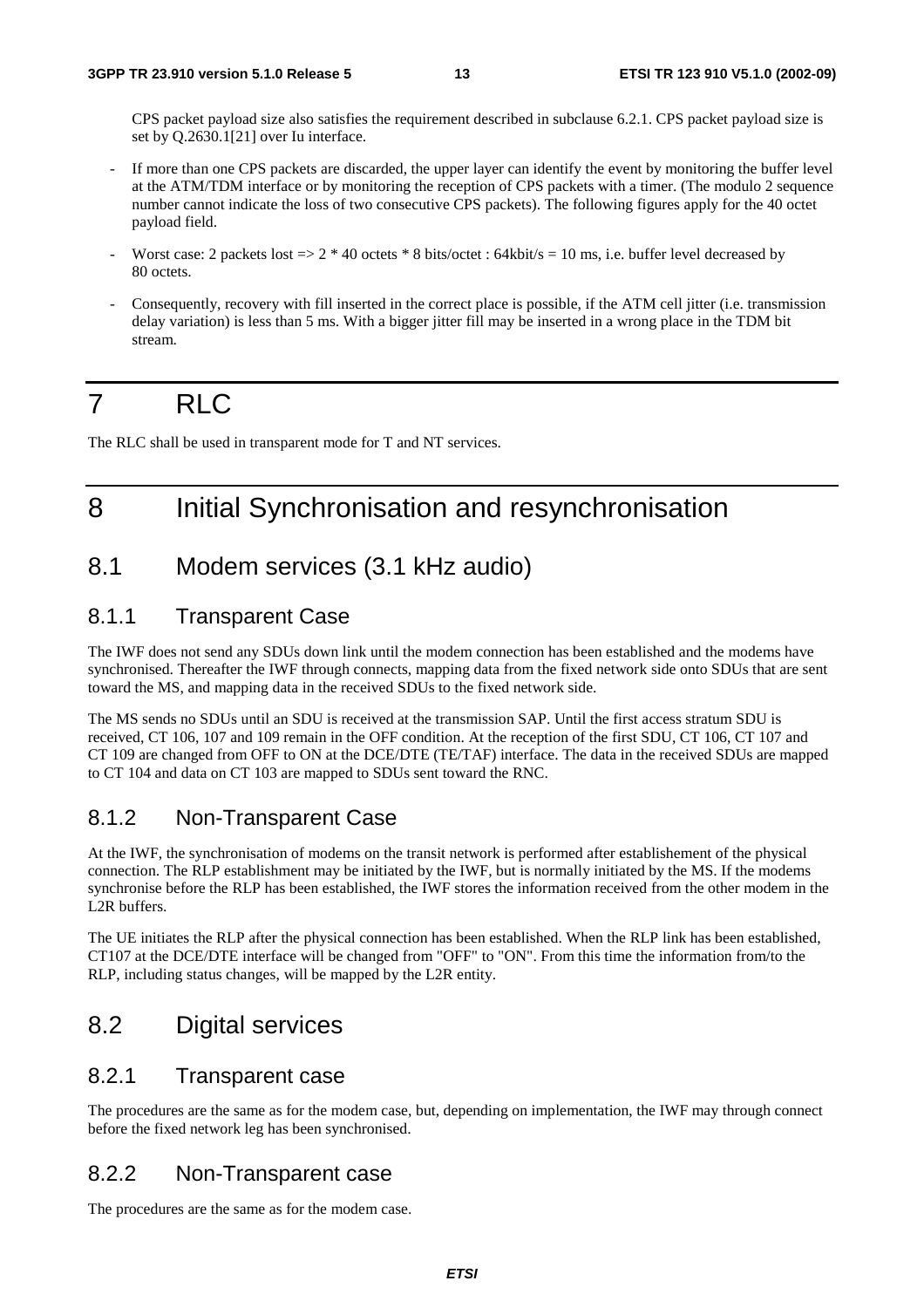# 8.3 Loss of synchronisation

The PLMN side is not synchronous so loss of synchronisation is not possible. For T services, SDUs may be lost or arrive irregularily, which handling is implementation dependent.

Loss of synchronisation on the fixed network side is handled as in A/Gb mode.

# 9 Call Control

BC-IE negotiation procedures and mapping to ISDN are specified in 3GPP TS 27.001 and 3GPP TS 29.007. BC-IE parameter values shall be restricted as indicated in subclause 5.1. See also 3GPP TS 27.001, annex B, table B.5a for further details on the validity of parameter values in A/Gb mode.

# 10 Handover Issues

### 10.1 Signalling issues

### 10.1.1 Loss of BC Information during Handover from A/Gb mode to UTRAN Iu mode

In the case of inter-MSC handover from A/Gb mode to UTRAN Iu mode, the serving A/Gb mode MSC/VLR sends a MAP message Prepare Handover carrying the BSSMAP message Handover Request. This message includes the parameter Channel Type, indicating whether radio resources are to be allocated for speech or data (parameter 'Speech or data indicator') and, among other data, the type of data service (transparent/non transparent) and the user rates (both included in the parameter 'Channel rate and type').

As no other bearer capability related parameters are received, it is not possible to distinguish between any other services than 'speech', 'data transparent' and 'data non-transparent'.

The mapping into QoS radio access parameters would be done as described in Section 5.2 , limited to the services 'speech', 'data, non-transparent' and 'data, transparent'.

### 10.1.2 Handover from UTRAN Iu mode to A/Gb mode

In case a UTRAN Iu mode call is set up in the CN, the BC IE parameters are mapped into QoS RAB parameters at call setup.

If the CN has to perform a handover towards A/Gb mode, the non-anchor MSC needs to perform an assignment based on GSM traffic channel parameters.

In case of handover from UTRAN Iu mode to A/Gb mode, the anchor MSC maps the BC IE parameters into A/Gb mode traffic channel parameters. This requires that the BC IE is coded according to A/Gb mode protocol requirements, i.e. all those parameters ignored in UTRAN Iu mode should nevertheless be correctly specified by the UE in order to perform a handover to A/Gb mode.

### 10.2 User Plane

### 10.2.1 Handover from UTRAN Iu mode to A/Gb mode

After a handover from UTRAN Iu mode to A/Gb mode the user plane between the anchor MSC and the visited MSC shall comply to the standard A/Gb mode A-interface protocols, i.e:

- A-TRAU or modified V.110 frames as defined in 3GPP TS 44.021 [18] and 3GPP TS 48.020 [19].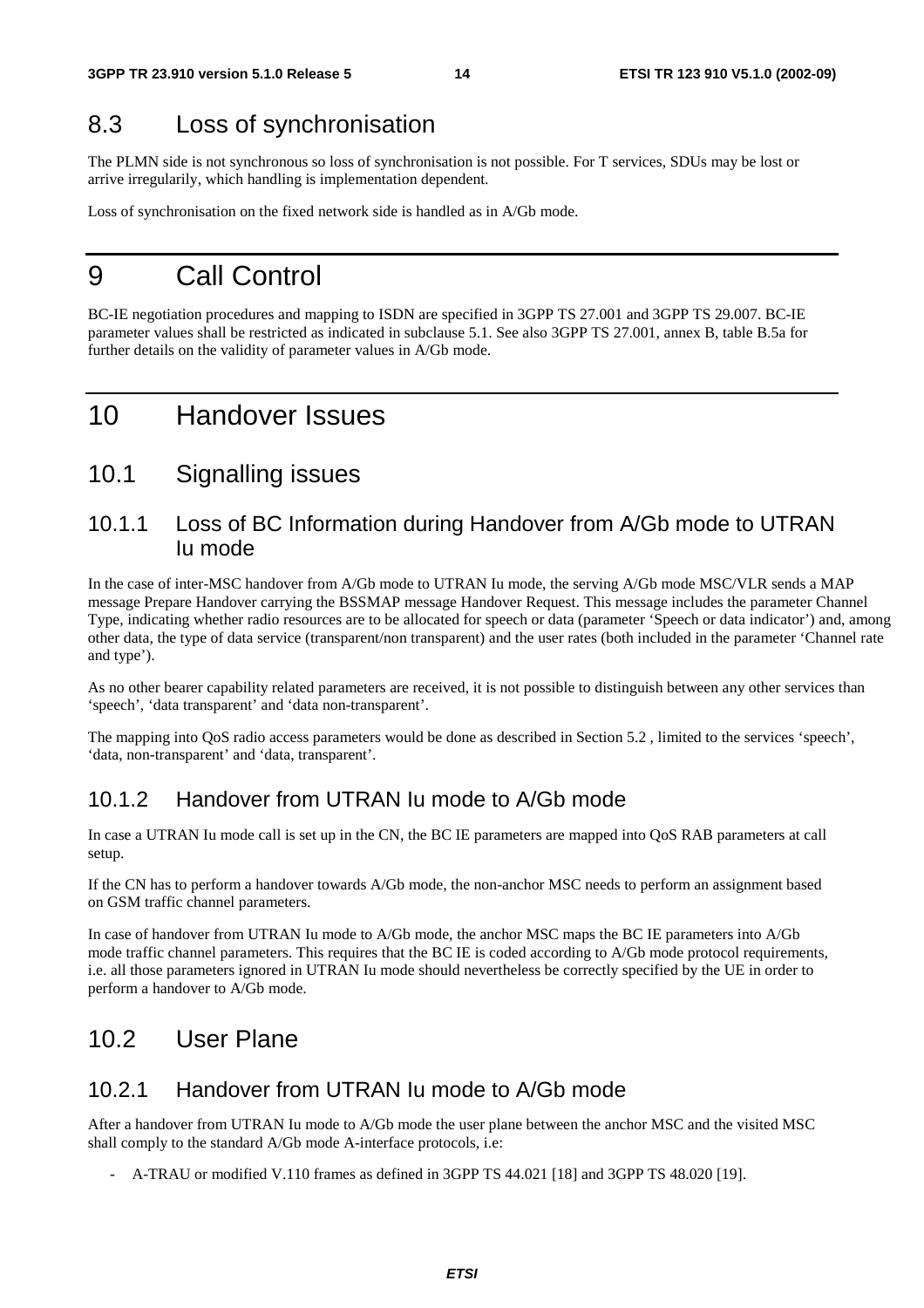- up to four 16kbit/s substreams are multiplexed in one 64kbit/s channel (Split/Combine function and Multiplexing function as defined in 3GPP TS 44.021 [18] and 3GPP TS 48.020 [19]).

### 10.2.2 Handover from A/Gb mode to UTRAN Iu mode

After a handover from A/Gb mode to UTRAN Iu mode the user plane between the anchor MSC and the visited MSC shall comply to the A-TRAU' protocol except for FNUR = 56 kbit/s (ITC=RDI) and FNUR = 64 kbit/s (ITC=UDI). For both exceptions a plain 64 kbit/s channel is used between the MSCs.

The A-TRAU' protocol is defined as follows:

- A-TRAU' frames are transmitted in regular intervals of 10 ms;
- an A-TRAU' frame consists of two consecutive A-TRAU frames (as defined in 3GPP TS 48.020 [19]) each with a length of 320 bit;
- the A-TRAU' protocol is used on a plain 64 kbit/s channel without substreams;
- the same A-TRAU' format is used for the transparent and non-transparent transmission mode;
- in transparent mode the number of data bits in an A-TRAU' frame depend on the user rate only, each user rate corresponds to a fixed number of data bits (see below);
- in non-transparent mode A-TRAU' frames contain always complete RLP frames, rate adaptation is performed by means of the M2 bit;
- the M1-bit is used to identify  $1<sup>st</sup>$  and  $2<sup>nd</sup>$  frame in both transmission modes.

#### 10.2.2.1 Frame layout for the different transparent user rates

The number of data bits in an A-TRAU' frame depend on the user rate only, each user rate corresponds to a fixed number of data bits in an A-TRAU' frame.

| <b>Date Rate</b> | Number of data bits per A-TRAU' frame |
|------------------|---------------------------------------|
| 33.6 kbit/s      | 336                                   |
| 28.8 kbit/s      | 288                                   |

The data bits are inserted in the A-TRAU' frame starting with D1 of Data field 1 of the first A-TRAU frame. The unused bits are filled with binary '1'.

#### 10.2.2.2 A-TRAU' frame format

One A-TRAU' frame consists of two consecutive A-TRAU frames. The following figure shows the format of one A-TRAU frame.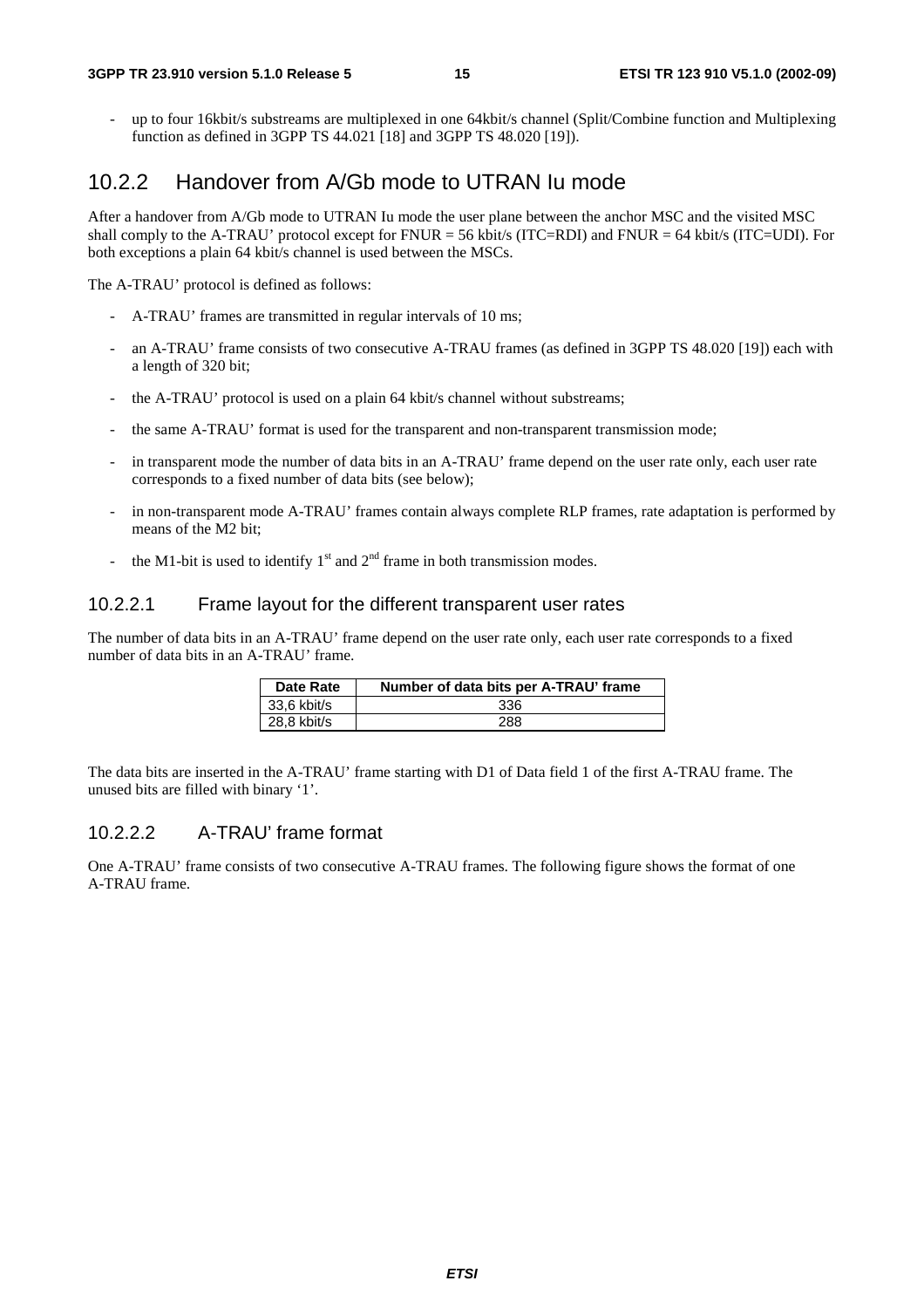| bit number     |                 |                 |                 |                 |                 |                        |                 |                 |                     |
|----------------|-----------------|-----------------|-----------------|-----------------|-----------------|------------------------|-----------------|-----------------|---------------------|
| Octet number   | 0               | 1               | 2               | 3               | 4               | 5                      | 6               | 7               |                     |
| 0              | 0               | $\mathbf 0$     | $\pmb{0}$       | $\mathbf 0$     | $\mathbf 0$     | 0                      | 0               | 0               |                     |
| 1              | 0               | $\Omega$        | 0               | $\Omega$        | $\mathbf{0}$    | 0                      | 0               | 0               |                     |
| $\overline{c}$ | 1               | $\overline{C}$  | $\overline{C2}$ | C <sub>3</sub>  | $\overline{C4}$ | $\overline{\text{C5}}$ | M1              | M <sub>2</sub>  |                     |
| 3              | Z <sub>1</sub>  | D1              | D <sub>2</sub>  | D <sub>3</sub>  | D <sub>4</sub>  | D5                     | D6              | D7              |                     |
| 4              | D <sub>8</sub>  | D <sub>9</sub>  | D <sub>10</sub> | D11             | D <sub>12</sub> | D13                    | D14             | D <sub>15</sub> | 36 bit data field 1 |
| 5              | D <sub>16</sub> | D17             | D18             | D <sub>19</sub> | D <sub>20</sub> | D <sub>21</sub>        | D <sub>22</sub> | D <sub>23</sub> |                     |
| 6              | D24             | D <sub>25</sub> | D <sub>26</sub> | D <sub>27</sub> | D <sub>28</sub> | D <sub>29</sub>        | D30             | D31             |                     |
| $\overline{7}$ | D32             | D33             | D34             | D35             | D36             | Z <sub>2</sub>         | D1              | D <sub>2</sub>  |                     |
| 8              | D <sub>3</sub>  | D <sub>4</sub>  | D <sub>5</sub>  | D6              | D7              | D <sub>8</sub>         | D <sub>9</sub>  | D <sub>10</sub> |                     |
| 9              | D11             | D12             | D <sub>13</sub> | D14             | D <sub>15</sub> | D16                    | D17             | D18             | 36 bit data field 2 |
| 10             | D <sub>19</sub> | D <sub>20</sub> | D <sub>21</sub> | D <sub>22</sub> | D <sub>23</sub> | D <sub>24</sub>        | D <sub>25</sub> | D <sub>26</sub> |                     |
| 11             | D <sub>27</sub> | D <sub>28</sub> | D <sub>29</sub> | D <sub>30</sub> | D31             | D32                    | D33             | D34             |                     |
| 12             | D35             | D36             | Z <sub>3</sub>  | D <sub>1</sub>  | D <sub>2</sub>  | D <sub>3</sub>         | D <sub>4</sub>  | D <sub>5</sub>  |                     |
| 13             | D <sub>6</sub>  | D7              | D <sub>8</sub>  | D <sub>9</sub>  | D <sub>10</sub> | D11                    | D <sub>12</sub> | D <sub>13</sub> |                     |
| 14             | D14             | D <sub>15</sub> | D <sub>16</sub> | D17             | D18             | D19                    | D <sub>20</sub> | D <sub>21</sub> | 36 bit data field 3 |
| 15             | D <sub>22</sub> | D <sub>23</sub> | D <sub>24</sub> | D <sub>25</sub> | D <sub>26</sub> | D <sub>27</sub>        | D <sub>28</sub> | D <sub>29</sub> |                     |
| 16             | D30             | D31             | D32             | D33             | D34             | D35                    | D36             | Z <sub>4</sub>  |                     |
| 17             | D <sub>1</sub>  | D <sub>2</sub>  | D <sub>3</sub>  | D <sub>4</sub>  | D <sub>5</sub>  | D <sub>6</sub>         | D7              | D <sub>8</sub>  |                     |
| 18             | D9              | D <sub>10</sub> | D11             | D <sub>12</sub> | D13             | D <sub>14</sub>        | D15             | D <sub>16</sub> | 36 bit data field 4 |
| 19             | D17             | D18             | D19             | D <sub>20</sub> | D <sub>21</sub> | D <sub>22</sub>        | D <sub>23</sub> | D <sub>24</sub> |                     |
| 20             | D <sub>25</sub> | D <sub>26</sub> | D <sub>27</sub> | D <sub>28</sub> | D <sub>29</sub> | D <sub>30</sub>        | D31             | D32             |                     |
| 21             | D33             | D34             | D35             | D36             | Z5              | D <sub>1</sub>         | D <sub>2</sub>  | D <sub>3</sub>  |                     |
| 22             | D4              | D <sub>5</sub>  | D <sub>6</sub>  | D7              | D <sub>8</sub>  | D <sub>9</sub>         | D <sub>10</sub> | D11             |                     |
| 23             | D <sub>12</sub> | D <sub>13</sub> | D <sub>14</sub> | D <sub>15</sub> | D <sub>16</sub> | D17                    | D <sub>18</sub> | D19             | 36 bit data field 5 |
| 24             | D <sub>20</sub> | D <sub>21</sub> | D <sub>22</sub> | D <sub>23</sub> | D <sub>24</sub> | D <sub>25</sub>        | D <sub>26</sub> | D <sub>27</sub> |                     |
| 25             | D <sub>28</sub> | D <sub>29</sub> | D30             | D31             | D32             | D33                    | D34             | D35             |                     |
| 26             | D36             | Z <sub>6</sub>  | D <sub>1</sub>  | D <sub>2</sub>  | D <sub>3</sub>  | D <sub>4</sub>         | D <sub>5</sub>  | D <sub>6</sub>  |                     |
| 27             | D7              | D <sub>8</sub>  | D <sub>9</sub>  | D <sub>10</sub> | D11             | D <sub>12</sub>        | D <sub>13</sub> | D <sub>14</sub> |                     |
| 28             | D <sub>15</sub> | D <sub>16</sub> | D17             | D18             | D19             | D <sub>20</sub>        | D <sub>21</sub> | D <sub>22</sub> | 36 bit data field 6 |
| 29             | D <sub>23</sub> | D <sub>24</sub> | D <sub>25</sub> | D <sub>26</sub> | D <sub>27</sub> | D <sub>28</sub>        | D <sub>29</sub> | D30             |                     |
| 30             | D31             | D32             | D33             | D34             | D35             | D36                    | <b>Z7</b>       | D <sub>1</sub>  |                     |
| 31             | D <sub>2</sub>  | D <sub>3</sub>  | D <sub>4</sub>  | D <sub>5</sub>  | D <sub>6</sub>  | D7                     | D8              | D <sub>9</sub>  |                     |
| 32             | D <sub>10</sub> | D11             | D12             | D13             | D14             | D <sub>15</sub>        | D16             | D17             |                     |
| 33             | D <sub>18</sub> | D19             | D <sub>20</sub> | D <sub>21</sub> | D <sub>22</sub> | D <sub>23</sub>        | D <sub>24</sub> | D <sub>25</sub> | 36 bit data field 7 |
| 34             | D <sub>26</sub> | D <sub>27</sub> | D <sub>28</sub> | D <sub>29</sub> | D <sub>30</sub> | D31                    | D32             | D33             |                     |
| 35             | D34             | D <sub>35</sub> | D <sub>36</sub> | Z8              | D <sub>1</sub>  | D <sub>2</sub>         | D <sub>3</sub>  | D <sub>4</sub>  |                     |
| 36             | D <sub>5</sub>  | D <sub>6</sub>  | D7              | D <sub>8</sub>  | D <sub>9</sub>  | D <sub>10</sub>        | D11             | D <sub>12</sub> |                     |
| 37             | D <sub>13</sub> | D14             | D <sub>15</sub> | D16             | D17             | D18                    | D <sub>19</sub> | D <sub>20</sub> | 36 bit data field 8 |
| 38             | D <sub>21</sub> | D <sub>22</sub> | D <sub>23</sub> | D <sub>24</sub> | D <sub>25</sub> | D <sub>26</sub>        | D <sub>27</sub> | D <sub>28</sub> |                     |
| 39             | D <sub>29</sub> | D30             | D31             | D32             | D33             | D34                    | D35             | D36             |                     |

#### **Figure 5: A-TRAU 320 bit frame**

#### **Data Bits (Dxx):**

The 288 data bits of an A-TRAU frame are divided in eight fields of 36 bits.

#### **Control bits (C Bits):**

#### **C1 to C4:**

The Control bits C1 to C4 define the used data rate. C1 to C4 in the first A-TRAU frame indicate the data rate in send direction.

C1 to C4 in the second A-TRAU frame indicate the used data rate in backward direction. This is required for Rate Control that is required in uplink direction. For details on rate control see 3GPP TS 25.415 [13].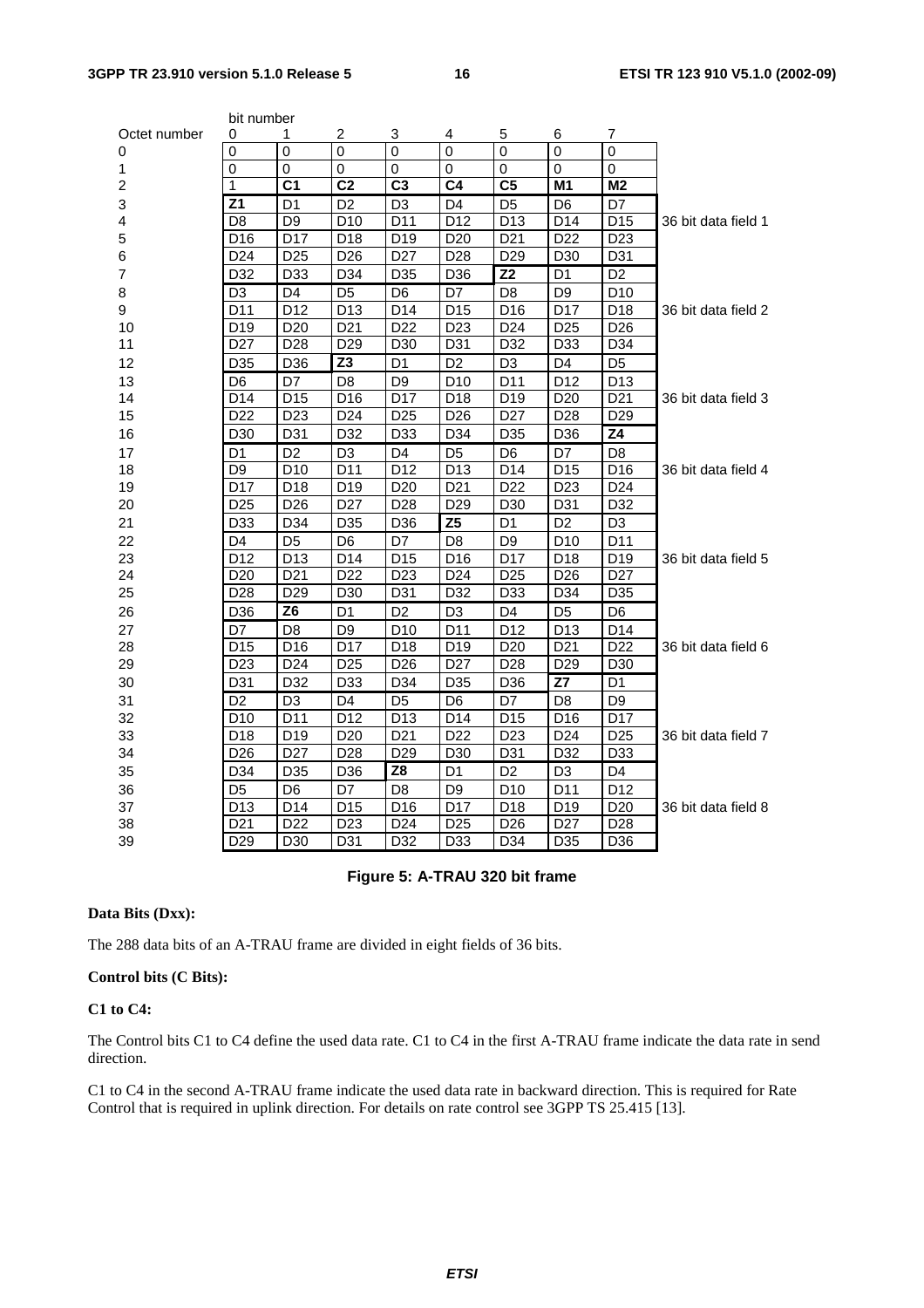| C1 | C2 | C3 | C4 | <b>Radio Interface User Rate</b> |
|----|----|----|----|----------------------------------|
|    |    |    |    | 57.6 kbit/s                      |
|    |    |    |    | 33,6 kbit/s                      |
|    |    |    |    | 28.8 kbit/s                      |
|    |    |    |    | $14.4$ kbit/s                    |

**C5:** 

C5 is not used, it is set to binary '1'.

#### **Bit M1:**

An A-TRAU' frame is made of two consecutive A-TRAU which build the transport container for 576 data bits. Bit M1 is used to determine the order of the A-TRAU frames within an A-TRAU' frame.

The two M1 bits are referred to as the Frame Start Identifier. The FSI value is 01. These values are assigned to the M1 bit as shown below:

|                      | M1 bit |
|----------------------|--------|
| I First A-TRAU frame |        |
| Second A-TRAU frame  |        |

#### **Bit M2:**

The M2 bit is used to indicate 'valid' A-TRAU' frames. The M2 bit in both of the two consecutive A-TRAU frames relating to an A-TRAU' frame shall have the same value.

#### Transparent mode:

In transparent mode M2 is clamped to binary '0'.

#### Non-transparent mode:

In non-transparent mode M2 is used for DTX. If DTX is applied, M2 is set to binary '1'. If DTX is not to be applied, M2 bit is set to binary '0'. The DTX handling is used in both directions for rate adaptation purpose. This means that the sending entity will insert 'fill RLP-frames' with DTX set to binary '1' in case no RLP-frame is available.

Fill frames are also sent in order to adapt the RLP transmission frequency to the AIUR. The ratio between RLP frames and 'fill' RLP frames is defined in the following table:

| AIUR          | Ratio between RLP and 'fill' RLP frames   |
|---------------|-------------------------------------------|
| $57.6$ kbit/s | Only valid frames                         |
| $28.8$ kbit/s | 1 valid frame followed by 1 'fill' frame  |
| $14.4$ kbit/s | 1 valid frame followed by 3 'fill' frames |

#### **Z bits:**

The bits Zi are used for Framing Pattern Substitution mechanism. This mechanism is defined in 3GPP TS 48.020 [19].

#### **Mapping of A-TRAU' frames to PCM time slots:**

A-TRAU' frames shall be mapped octet aligned to PCM time slots. I.e. bit number 0 to 7 of each octet of an A-TRAU' frame shall be mapped to bit number 0 to 7 of the PCM time slot.

### 10.2.3 Handover within 3G PLMNs

After a handover from a 3G MSC to another 3G MSC the user plane between the anchor MSC or MGW and the visited MSC or MGW shall comply to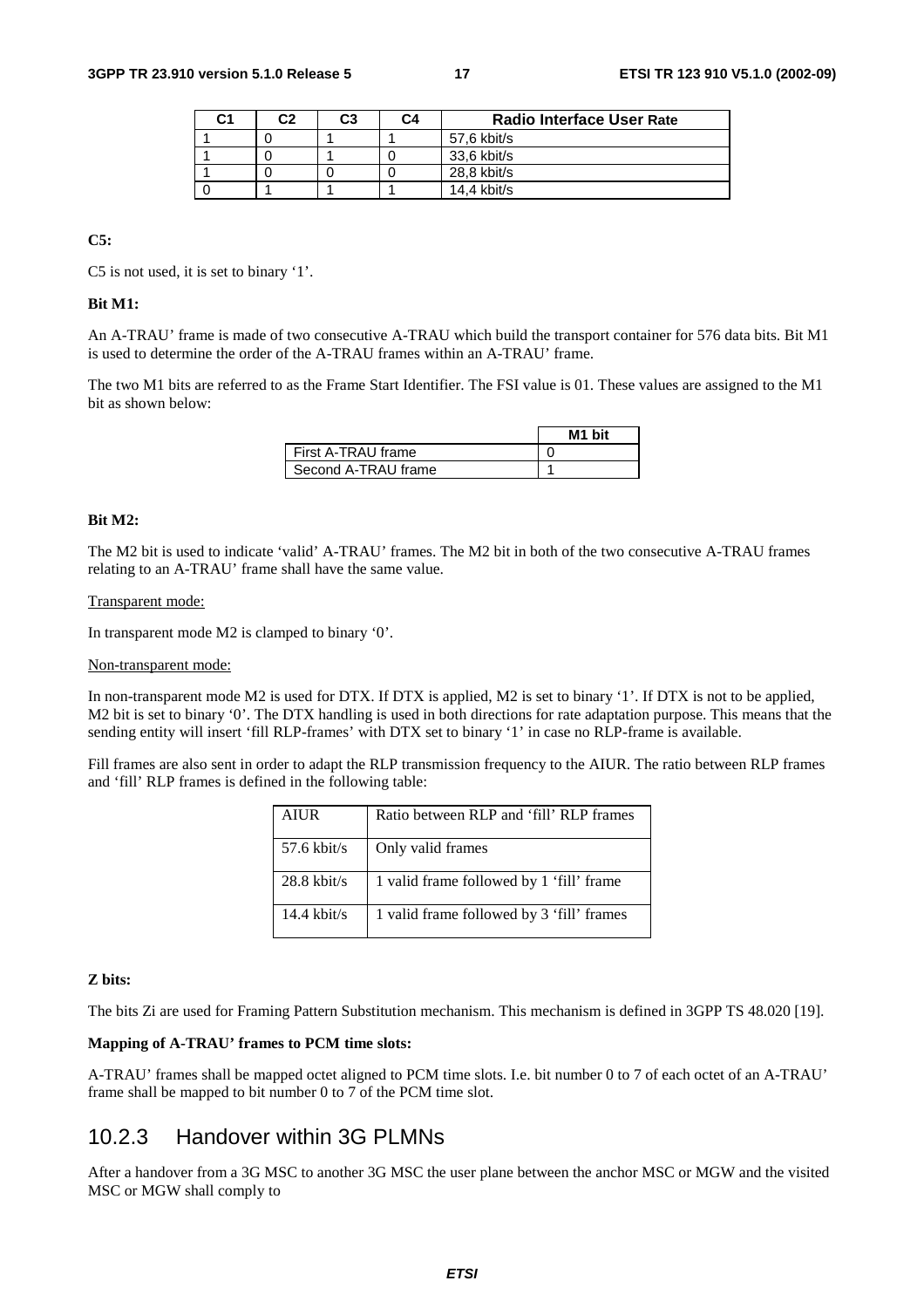- the Iu UP protocol if both MSC are connected via an ATM interface.
- the A-TRAU' protocol if both MSC are connected via a TDM interface except for the transparent cases FNUR = 32 kbit/s (ITC = UDI), FNUR = 56 kbit/s (ITC=RDI) and FNUR = 64 kbit/s (ITC=UDI). For these exceptions a plain 64 kbit/s channel is used between the MSCs. The rate adaptation between 64kbit/s and 32kbit/s is based on ITU-T I.460.
- the Nb UP protocol if both MGWs are connected via an ATM interface or IP interface. The NbUP shall be configured in support mode, the data is transported in a 64 kbit/s bit stream, formatted in SDUs of 40 octets and transmitted every 5 ms, in accordance with Annex P of ITU-T I.366.2 [81]. PDU type 0 is used, i.e., payload CRC is applied. This is needed for the framing to be handled the same for all transports but the Frame Quality Classification control shall be ignored (3GUP property Delivery Of Erroneous  $SDUs$  = yes) and therefore interim nodes shall only pass on the CRC. The data is encoded between MSC-B/MGW-B (non-Anchor) and MSC-A/MGW-A (Anchor) as for the TDM case (A-TRAU' protocol or plain 64kbits/s).

### 10.2.4 Handover for 56kbit/s

The FNUR  $=$  56 kbit/s in transparent mode can be supported in A/Gb mode by two configurations:

- 1. without IWF with the following channel codings
	- 2\*TCH/F32.0
	- 5\*TCH/F9.6
- 2. with IWF with the following channel coding
	- 4\*TCH/F14.4

The FNUR = 56 kbit/s in transparent mode is supported in UTRAN Iu mode by a configuration without IWF only. Therefore handover for 56kbit/s in transparent mode between UTRAN Iu mode and A/Gb mode can be supported only for configurations without IWF.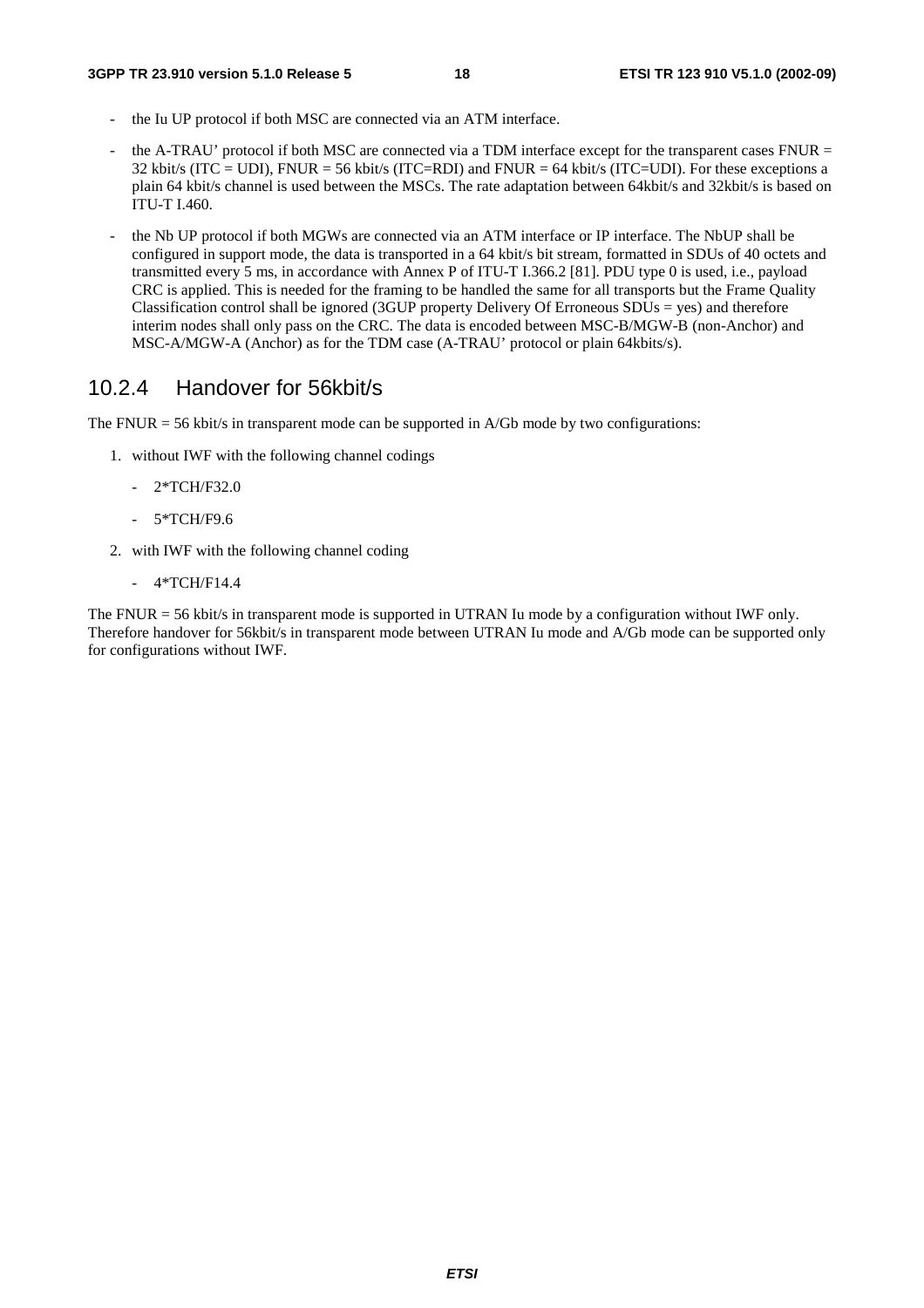# Annex A: Change history

| <b>Change history</b> |                             |                 |       |        |                                                            |       |            |  |
|-----------------------|-----------------------------|-----------------|-------|--------|------------------------------------------------------------|-------|------------|--|
| <b>Date</b>           | TSG#                        | <b>TSG Doc.</b> |       | CR Rev | Subject/Comment                                            | Old   | <b>New</b> |  |
| 03-2000               | <b>TSG#07</b>               | NP-000053       |       |        | Approved to be placed under TSG Change control             | 2.0.0 | 3.0.0      |  |
| 06-2000               | <b>TSG#08</b>               | NP-000223       | 001   |        | Deletion of T 56 kbit/s for UDI                            | 3.0.0 | 3.1.0      |  |
| 06-2000               | <b>TSG#08</b>               | NP-000223       | 002   |        | Residual bit error ratio in Transparent Data               | 3.0.0 | 3.1.0      |  |
| 06-2000               | <b>TSG#08</b>               | NP-000223       | 003   |        | Adding the value of GBR of NT services                     | 3.0.0 | 3.1.0      |  |
| 06-2000               | <b>TSG#08</b>               | NP-000223       | 004   |        | Indication of discontinuous transfer for NT data           | 3.0.0 | 3.1.0      |  |
| 06-2000               | <b>TSG#08</b>               | NP-000229       | 005   |        | Clarification of IuUP in Transparent                       | 3.0.0 | 3.1.0      |  |
| 06-2000               | <b>TSG#08</b>               | NP-000223       | 006   |        | Clarification for 56 and 64 kbit/s                         | 3.0.0 | 3.1.0      |  |
| 06-2000               | <b>TSG#08</b>               | NP-000223       | 007   |        | Alignment with 29.007                                      | 3.0.0 | 3.1.0      |  |
| 06-2000               | <b>TSG#08</b>               | NP-000229       | 008   |        | Clarification of IuUP PDU Type for NT data                 | 3.0.0 | 3.1.0      |  |
| 09-2000               | TSG#09                      | NP-000359       | 010   |        | Transparent 32 kbit/s data rate with I.460 rate adaptation | 3.1.0 | 4.0.0      |  |
| 09-2000               | <b>TSG#09</b>               | NP-000369       | 013   |        | Cleanup of RAB parameter setting                           | 3.1.0 | 4.0.0      |  |
| 09-2000               | <b>TSG#09</b>               | NP-000427       | 015   |        | Delivery of erroneous SDUs parameter value                 | 3.1.0 | 4.0.0      |  |
| 09-2000               | TSG#09                      | NP-000481       | 017   |        | 3.1 kHz multimedia calls at 33.6 kbit/s data rate          | 3.1.0 | 4.0.0      |  |
| 10-2000               |                             |                 |       |        | Correction to references                                   | 4.0.0 | 4.0.1      |  |
| 12-2000               | <b>TSG#10</b>               | NP-000605       | 019   |        | Handover for 56Kbit/s                                      | 4.0.1 | 4.1.0      |  |
| 03-2001               | TSG#11                      | NP-010041       | 021   |        | A-TRAU' correction                                         | 4.1.0 | 4.2.0      |  |
| 03-2001               | <b>TSG#11</b>               | NP-010043       | 025   |        | Correction of service's scope                              | 4.1.0 | 4.2.0      |  |
| 03-2001               | <b>TSG#11</b>               | NP-010045       | 026   |        | Introduction of Nb UP                                      | 4.1.0 | 4.2.0      |  |
| 03-2001               | TSG#11                      | NP-010041       | 027   |        | A-TRAU' correction                                         | 4.1.0 | 4.2.0      |  |
| 03-2001               | TSG#11                      | NP-010042       | 028   |        | RAB- assignment request (RAB parameter)                    | 4.1.0 | 4.2.0      |  |
| 06-2001               | TSG#12                      | NP-010255       | 030   |        | Connection models for CSD and editorial changes.           | 4.2.0 | 4.3.0      |  |
| 12-2001               | $\overline{\text{TSG}}$ #14 | NP-010410       | 031   |        | SDU size for transparent data at 33.6 kbit/s               | 4.3.0 | 4.4.0      |  |
| 12-2001               | TSG#14                      | NP-010410       | 032 2 |        | Terminology clarifications as requested by TSG GERAN       | 4.4.0 | 5.0.0      |  |
| 09-2002               | <b>TSG#17</b>               | NP-020404       | 035   |        | Handling of M2 Bit for Handover                            | 5.0.0 | 5.1.0      |  |
| 09-2002               | TSG#17                      | NP-020404       | 038   |        | Removal of SDU error ratio for NT services                 | 5.0.0 | 5.1.0      |  |
| 09-2002               | <b>TSG#17</b>               | NP-020406       | 041   |        | Handling of CSD calls and Inter-MSC Relocation             | 5.0.0 | 5.1.0      |  |